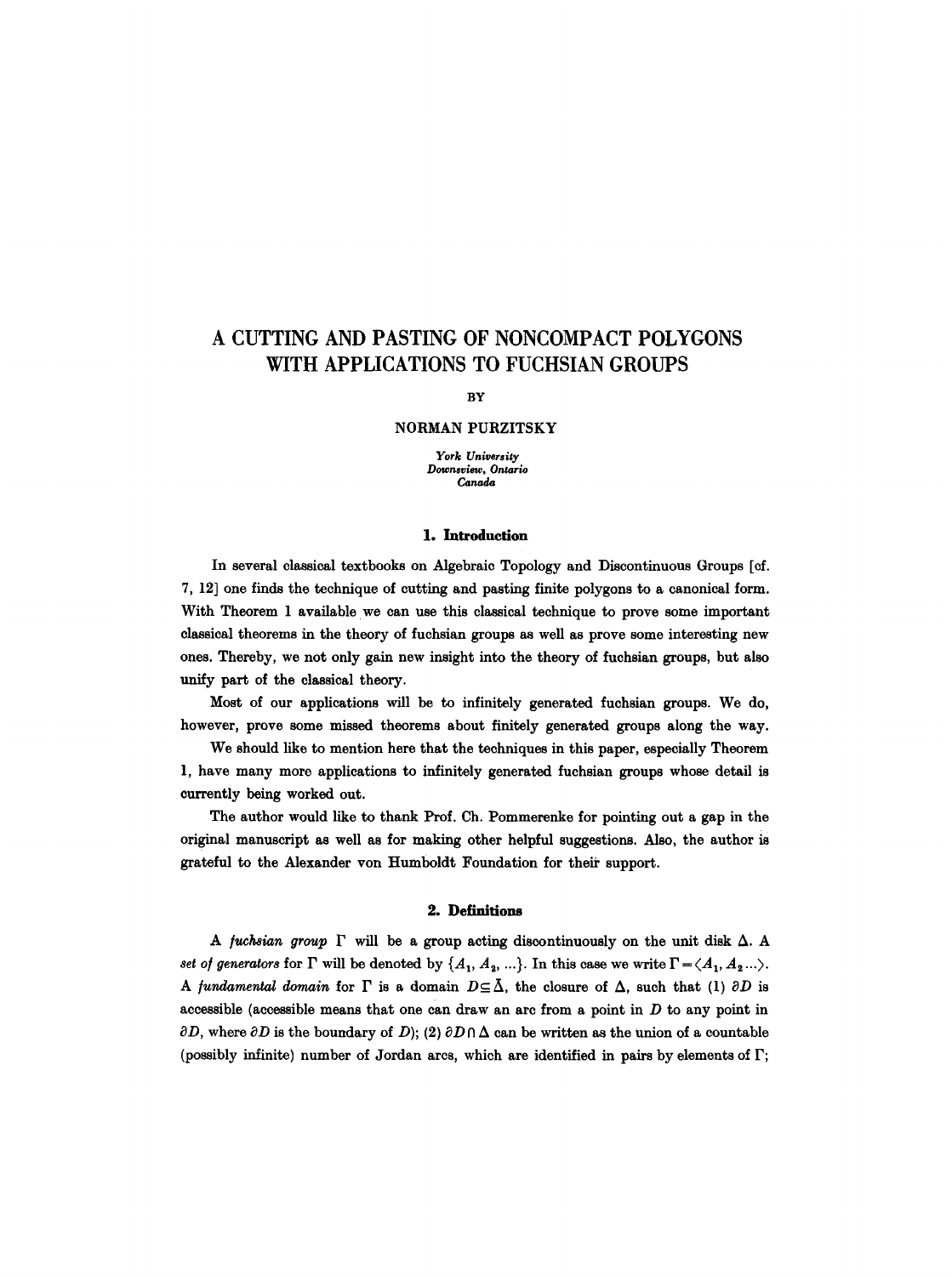(3)  $V(D) \cap D = \emptyset$  for all  $V \in \Gamma$  and  $V \neq I$ , where  $I(z) = z$  for all z; (4) for each point  $z \in \Delta$ there exists a  $V \in \Gamma$  such that  $V(z) \in \overline{D}$ . The Jordan arcs in (2) will be denoted by the set  $\{\gamma_t, \gamma_t'\},$  where i runs through a subset of the positive integers and the arc labeled  $\gamma'_t$  is related to the arc  $\gamma_i$  by  $\gamma'_i = A(\gamma_i)$  for some  $A \in \Gamma$ . The arcs  $\gamma_i$ ,  $\gamma'_i$  for  $i = 1, 2, ...$  are called sides of D.

P is a *fundamental polygon* if  $(1)$  P is a fundamental domain; (2) each  $\gamma_i$  or  $\gamma'_i$  is a hyperbolic line or line segment; (3) P is hyperbolically convex. A group  $\Gamma$  is said to be of *classical Schottky type* if there is a fundamental polygon for  $\Gamma$  whose only vertex cycles (see [7], for the definition) in  $\Delta$  are cycles of exactly one elliptic fixed point. Such a polygon will be called a *Schottky polygon*. We say that a generating set  $\{A_1, A_2, ...\}$  for  $\Gamma$ is a *classical Schottky generating set* if there is a Schottky polygon P for F such that the set  $\{A_1^{\pm 1}, ...\}$  is precisely the set of elements of  $\Gamma$  which identify pairs of sides of P. A *Schottky pair of sides* for  $\Gamma$  is a pair of sides identified by some  $A \in \Gamma$  which begin and end in  $\partial \Delta$ , when A is not elliptic, or, if A is elliptic, then one endpoint is the elliptic fixed point of  $A$  and the other endpoint lies in  $\partial \Delta$ .

If  $A \in \Gamma$  and is elliptic, then  $A^n = I$  for some positive integer n. The smallest positive integer for which  $A^n = I$  is called the *order of A*. A is of minimal rotation if  $|\text{tr}(A)| =$  $2 \cos(\pi/n)$  for some  $n \ge 2$ . Note n in this case is also the order of A. A free hyperbolic *transformation*  $H \in \Gamma$  is a hyperbolic transformation in which one of the two open intervals of  $\partial\Delta$  determined by the two fixed points of H lies in the set of ordinary points of  $\Gamma$ .

Let  $S = \{A_1, A_2, ...\}$  be a set of transformations in *SL(2, R)*. We denote by  $n_j$  the order of  $A_{j}$ , where  $n_{j} = +\infty$  if  $A$  is not of finite order. Calling the elements of S letters, we define the *lenqth of a word W in the letters from 8* by first writing *W in reduced form:* 

$$
W = A_{i_1}^{\alpha_1} \dots A_{i_k}^{\alpha_k}, \tag{*}
$$

where  $0<|\alpha_j| \le \frac{1}{2}n_{i_j}$   $(j=1,2, ..., k)$  and  $A_{i_r}+A_{i_{r+1}}^{\pm 1}$  for  $r=1,2, ..., k-1$ . Then  $L(W)$ , the length, is defined by  $L(W) = \sum_{i=1}^{k} |\alpha_i|$ . We note that if  $A_{i,j} = I$ , then  $n_{i,j} = 1$ , and hence  $\alpha_i=0$ . So  $L(W)$  is well defined. In the case  $\langle A_1 \rangle = \langle A_1 \rangle$ , where  $\langle A_1 \rangle$  denotes the free product of the cyclic groups  $\langle A_1 \rangle$ ,  $L(W)$  is the length of any element of  $\langle A_1, A_2, \ldots \rangle$ with respect to the generators  $\{A_1, A_2, ...\}$ . Finally set  $\sigma_A(W) = \sum_{A_{ij}-A} \alpha_j$  for each  $A \in \{A_1, ..., A_n, ...\}$  and  $W = I$ , if  $L(W) = 0$ .

#### **3. The basle theorem**

**THEOREM** 1. Let  $\{C_i, C'_i\}$  be a collection of circles perpendicular to  $\partial \Delta$  which are exterior to each other except for possible external tangencies and the possibility that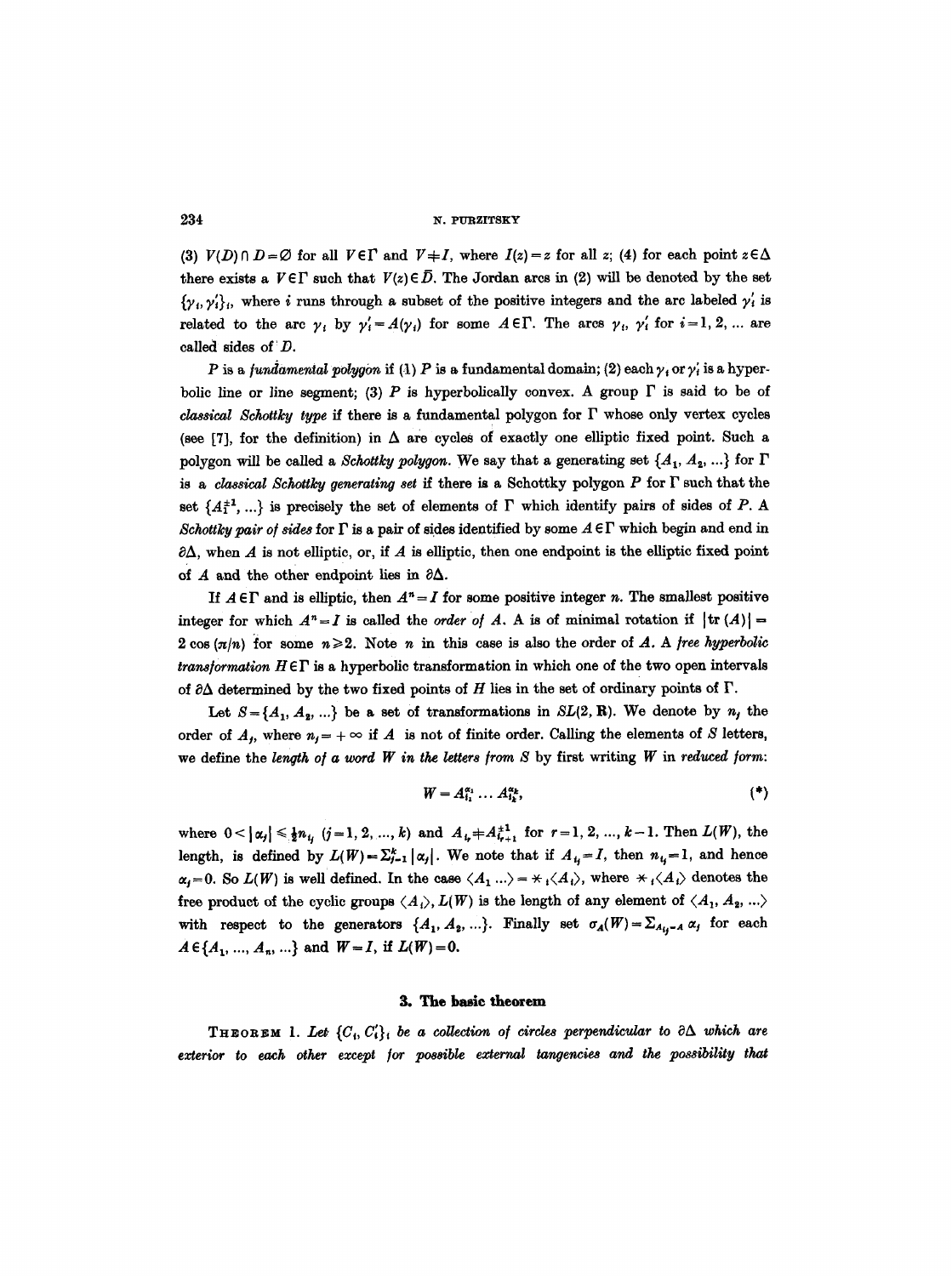$C_1 \cap C_1' \cap \Delta + \emptyset$ . Let  $\Gamma$  be a fuchsian group for which to each  $C_i$  there exists an  $A_i \in \Gamma$  such *that*  $A_i(C_i) = C'_i$  with the outside of  $C_i$  being mapped by  $A_i$  onto the inside of  $C'_i$ . If an  $A_i$  is *elliptic, then we assume it is of minimal rotation and that*  $C_i \cap C'_i \cap \Delta$  *is the fixed point of*  $A_i$  *in*  $\Delta$ , when  $n_i=2$ , and that  $C_i=C'_i$ , when  $n_i=2$ . Then the polygon P formed by the intersection *of*  $\Delta$  with the region exterior to all the circles from  $\{C_i, C'_i\}$  is a fundamental polygon for  $\Gamma$  if *and only if* 

- (1) *the group*  $\langle A_1, A_2, \ldots \rangle = \Gamma$ , and
- (2)  $\Gamma$  has no intervals of discontinuity on  $\partial \Delta$ , or  $\overline{P} \cap \partial \Delta$  contains a fundamental set for *the ordinary points,*  $\Omega_{\Gamma}$ , of  $\Gamma$  *in*  $\partial \Delta$ *.*

*Remarks.* (1) In the proof it will be clear that when there are ordinary points on  $\partial \Delta$ , then a fundamental set of  $\Gamma$  in  $\partial \Delta$  in  $\overline{P} \cap \partial \Delta$  will be expressable as a disjoint union of intervals of positive length.

(2) A similar theorem can be proved for the case where we allow accidental or more general elliptic vertex cycles in  $\Delta$ . The proof, however, is not as easy as the one given here for a weaker, but for our purposes sufficient, Theorem 1.

(3) Theorem 1 is in some sense a generalized Klein's combination theorem [2]. It is known that Klein's combination theorem is not true if one allows the circles which are exterior to each other to have tangencies. Also, Klein's theorem does not make any assertion in the case there are infinitely many circles. Theorem 1 gives precisely the condition for the images of the polygon P exterior to the  $\{C_i, C'_i\}$  in  $\hat{\mathbf{C}} = \mathbf{C} \cup \{\infty\}$  to be a covering of the set of ordinary points of  $\Gamma = \langle A_1, A_2, ...\rangle$ . Although Theorem 1 deals only with the fuchsian group case, Lemma 1 and Lemma 2 below are still valid in the general case and hence so is the proof of Theorem 1. This means that  $P$  is a fundamental domain of  $\Gamma$  if and only if  $\hat{C} \setminus U_{V \in \Gamma} V(P)$  does not contain a nontrivial disc. The problem with Theorem 1 is essentially the same problem that one has with Maskit's version of the Poincaré Theorem [11], and Theorem 1 is in a way a special case of the Poincaré Theorem. In both theorems there is no way to check the conditions which make  $P$  a fundamental polygon, except in the most trivial cases. However, Theorem 1 has the advantage of saying how far one can carry the ideas of cutting and pasting.

(4) At the suggestion of the referee we now give an example to show that condition (1) and (2) of Theorem 1 are independent. We choose a trivial example to keep these remarks short. Let  $A=\begin{pmatrix}p&0\\0&p^{-1}\end{pmatrix}$  and  $\Gamma=\langle A\rangle$ . Let  $C=\{|z-1|=1\}$  and  $C'=A(C)$ . Then the polygon P in  $H^+=\{z: \text{Im}(z)\geq 0\}$  determined by C and C' satisfies (1) but not (2). If we set  $C_1 = \{ |z| = 1 \}$  and  $C_1' = A^2(C_1)$ , then the polygon determined by  $C_1$  and  $C_1'$  satisfies

<sup>16-792908</sup> Acta mathematica 143. Imprimé le 28 Décembre 1979.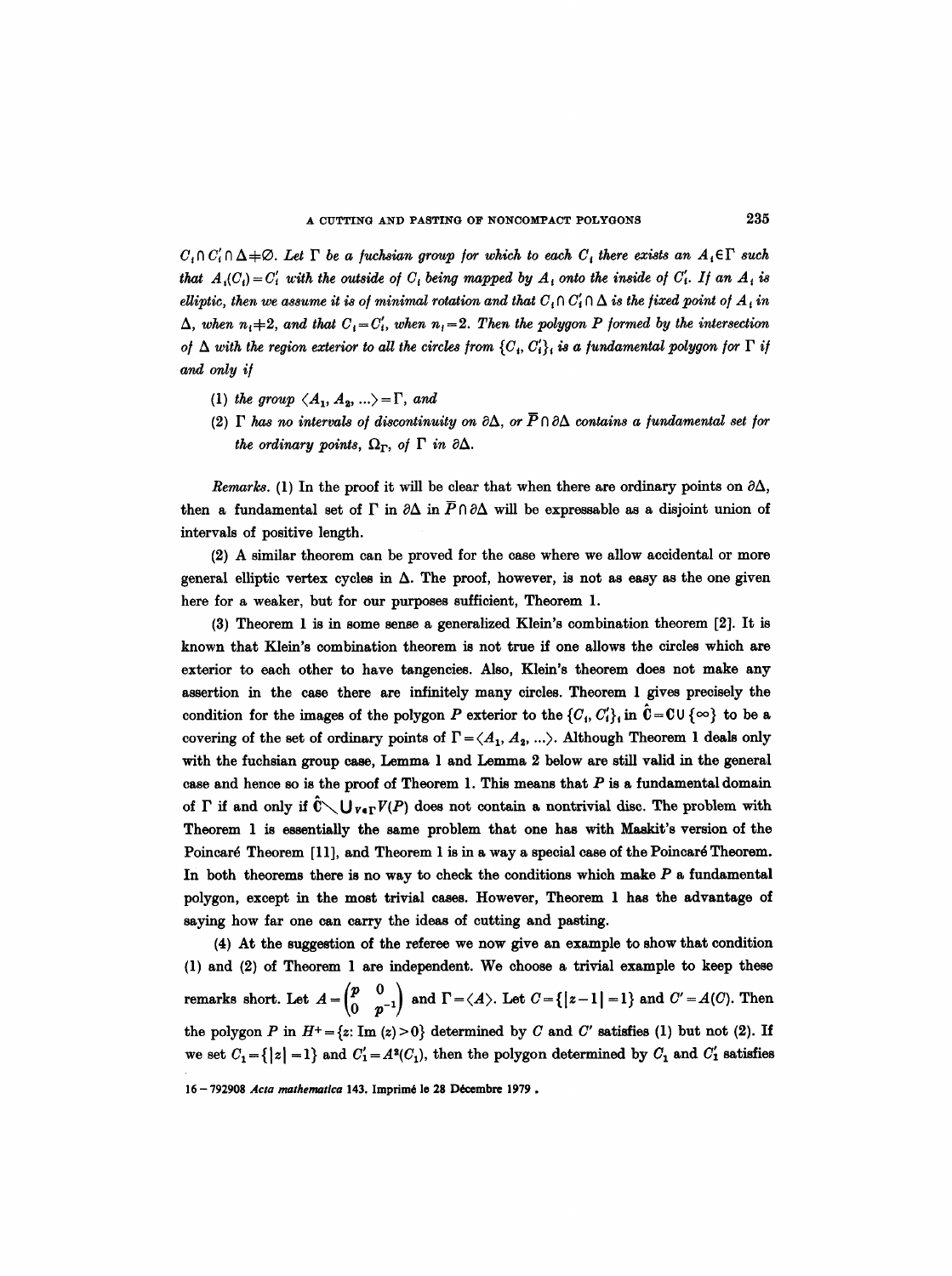(2) but not (1). So in neither case do we have a fundamental polygon of  $\Gamma$ . This brings us to an interesting question. Suppose P satisfies (2) in a nontrivial way, i.e.  $\Omega_{\Gamma} \cap \partial \Delta \neq \emptyset$  and except for at most countably many points  $x \in \Omega_{\Gamma} \cap \partial \Delta$ , the  $V \in \Gamma$  for which  $V(x) \in \overline{P}$  is unique. Does P then also satisfy (1)? If  $\Gamma$  is finitely generated the answer is yes. There are examples in the infinitely generated case to contradict this conjecture.

Before proving Theorem 1 we must first prove some lemmas and introduce some notation. For each  $C \in \{C_i, C'_i\}$  we let  $D(C)$  be the closed bounded disk determined by C. We now define a collection of arcs  $\{\beta_i, \beta_i'\}_i$  by  $\beta_i = C_i$  and  $\beta_i' = C_i'$ , when  $A_i$  is not elliptic, and, when A, is elliptic, we set  $\beta_i = C_i \cup C'_i \setminus [D(C_i)^{\circ} \cup D(C'_i)^{\circ}]$  and  $\beta'_i = \emptyset$ , where S<sup>°</sup> is the interior of S,  $T\setminus S = \{x \in T: x \notin S\}$ , and  $\varnothing$  is the empty set. Now let  $D(\beta)$  be the closed bounded region determined by  $\beta$ , where  $\beta \in {\{\beta_i, \beta'_i\}}_i, \beta \neq \emptyset$ .

LEMMA 1. Let  ${C_i, C'_i}_i$  and  ${A_i}_i$  be as in the hypothesis of Theorem 1. Set  $G = \langle A_1, ...\rangle$ . *Then the following are true.* 

(1) For any two words V, W in the letters from  ${A_i}_i$  we have that  $V(\overline{P}) \cap W(P)$   $\neq \emptyset$ *if and only if*  $L(W^{-1}V) = 0$ ; hence  $G = \frac{1}{A} \langle A_1 \rangle$  and is a fuchsian group.

(2) For V,  $W \in G$ ,  $W(\beta_i) \cap V(\beta_j) \cap \Delta \neq \emptyset$  *if and only if i=j and either*  $W = V$ , or,  $A_i$  *is elliptic and*  $W = VA^q$  *for some integer q.* 

(2') For V,  $W \in G$ ,  $W(\beta_i') \cap V(\beta_j') \cap \Delta \neq \emptyset$  if and only if  $i = j$ ,  $W = V$ , and W is not elliptic.

(3) For V,  $W \in G$ ,  $W(\beta_i) \cap V(\beta_i') \cap \Delta \neq \emptyset$  *if and only if i* = *j* and  $W = VA_i$ , where  $A_i$ *is not elliptic.* 

(4) For  $\beta \in {\{\beta_i,\beta'_i\}}_i$ ,  $\beta \neq \emptyset$ ,  $V \in G$ , and  $z \in D(V(\beta))^{\circ} \cap \overline{\Delta}$  there exists a  $W \in G$  such that  $W(\overline{P}) \subseteq D(V(\beta))$  and either  $z \in W(\overline{P})$  or  $z \in D(W(\alpha)) \subset D(V(\beta))$  for some  $\alpha \in {\{\beta_i, \beta'_i\}}_i$ ,  $\alpha \neq \emptyset$ .

Proof. (1) is just the discontinuous part of the Klein combination theorem, which is proven in [7, 2].

To prove (2) it suffices to show  $W(\beta_i) \cap \beta_k \cap \Delta \neq \emptyset$  implies  $W = I$ , if  $A_j$  is not elliptic, and  $W=A_j^q$ , if A is elliptic. Considering W (see (\*)) as a reduced word of positive length, we have from [7, 2] that  $W(\overline{P})$  is contained in  $D(C_{i_1})$  or  $D(C'_{i_2})$ , as  $\alpha_1 < 0$  or  $\alpha_1 > 0$ , respectively. Hence  $\beta_j = \beta_{i_1}$  or  $j = i_1$ . If A is not elliptic, then  $\alpha_1 < 0$ . Moreover, since  $A_{j}^{-1}(C_{j}')=C_{j}$ , we have  $W(\beta_{i})\subseteq D(C_{j})^{\circ}$ , except when  $L(W)=0$ . Hence,  $W=I$  and  $i=j$ . If  $A_j$  is elliptic, then we observe that  $A_j^{\alpha}(\bar{\Delta} \setminus (D(C_j) \cup D(C'_j))) \subseteq D(C_j)^\circ$  for  $0 < \alpha \leq n_j/2$ , and  $A_1^{\alpha}(\Delta \setminus (D(C_j) \cup D(C'_j))) \subseteq D(C'_j)^{\circ}$  for  $0 > \alpha \ge -n_j/2$ . Hence  $W(\beta_i) \cap \beta_j \cap \Delta \ne \emptyset$  if and only if  $W=A_j^{\alpha}$  and  $\beta_i=\beta_j$ .

The proof of (2') is similar.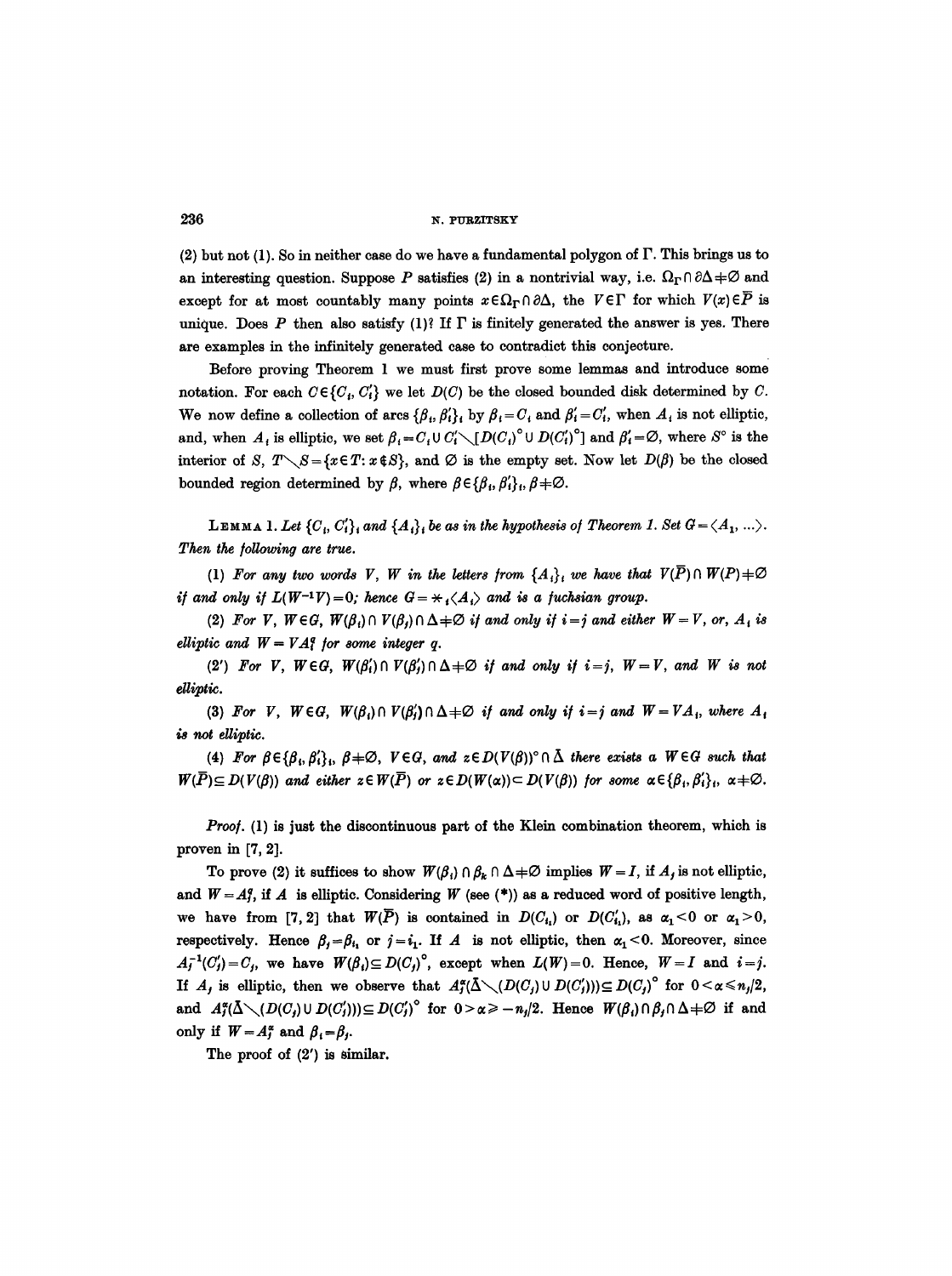The proof of (3) is very similar to the proof of (2). Since either  $W(P) \subseteq D(C_i)^\circ$  or  $W(P) \subseteq D(C'_i)^{\circ}$  and  $\beta'_j = \emptyset$ , if  $A_j$  is elliptic, it follows that the only possibility for  $W(\beta_i) \cap \beta'_i \cap \Delta \neq \emptyset$  is that  $A_i$  is not elliptic and  $W(\beta_i) = \beta'_i$ . Hence,  $W = A_i$  and  $i = j$ , as claimed in (3).

We now prove (4). Let  $z \in D(V(\beta))^\circ \cap \overline{\Delta}$ . Now  $V(\beta) \cap \overline{\Delta}$  is either a side or the union of two sides of the polygon  $V(P)$ . If  $V(\beta)$  is a side, say  $\beta = C_i$ , then either  $V(P) \subseteq D(V(\beta))^\circ$ or  $VA_1^{-1}(P) \subseteq D(V(\beta))$ <sup>o</sup>. Let *W* be the transformation such that  $W(P) \subseteq D(V(\beta))$ <sup>o</sup>. Here, we note that for either choice of W,  $V(\beta)$  is a side of  $W(P)$ . Since  $z \notin V(\beta)$ , we have either  $z \notin W(\overline{P})$  or z belongs to one of the connected components of the compliment of  $W(\overline{P})$ with respect to  $\overline{\Delta}$  which lie in  $D(V(\beta))$ . Hence, if  $z \notin W(\overline{P})$ , then  $z \in D(W(\alpha)) \subset D(V(\beta))$ for some  $\alpha \in {\{\beta_i, \beta'_i\}}$ . A similar argument holds for  $\beta = C'_i$ .

In the case  $\beta = \beta_i$  is the union of two sides of P, we have  $A_i$  is elliptic. Now if  $V(P) \cap D(V(\beta)) = \emptyset$ , then  $D(V(\beta)) = V(D(\beta))$ . This last statement is easily seen from the fact that  $V(D(\beta))$  is either  $D(V(\beta))$  or  $\hat{C} \setminus D(V(\beta))$  and  $V(0) \in \hat{C} \setminus D(V(\beta))$ . Writing  $D(\beta) = \bigcup_{k=1}^{n-1} D(A_i^k(\beta))$ , we see that, since  $V(D(A_i^k(\beta)))$  is bounded for  $k=1, 2, ... n-1$ ,  $V(D(\beta)) = \bigcup_{k=1}^{n_i-1} V(D(A_i^k(\beta))) = \bigcup_{k=1}^{n_i-1} D(VA_i^k(\beta)).$  Hence  $z \in D(VA_i^k(\beta))$  for some k. Moreover,  $VA_i^k(P) \subseteq D(VA_i^k(\beta))$ . Thus we have that either  $z \in VA_i^k(P)$ , or there exists an arc  $\alpha \in \{\beta_1, \beta_1'\},$  $\alpha \neq \emptyset$ , such that  $z \in D(VA_i^k(\alpha)) \subseteq D(VA_i^k(\beta)) \subseteq D(V(\beta)).$  Q.E.D.

COROLLARY.  $D(W(\alpha))$  *in* (4) *can be chosen to be hyperbolically convex.* 

*Proof.* The only case that need be considered is  $\alpha = \beta_i$  and  $A_i$  is elliptic. The proof of (4) for this case can be used here to choose  $D(W(\alpha))$  convex. Q.E.D.

Let

$$
n(\gamma, z) = \frac{1}{2\pi} \left| \int_{\gamma} \frac{d\xi}{\xi - z} \right|
$$

and  $n(z) = \sum_{V, \beta} n(V(\beta), z)$ , where V runs through  $\langle A_1, A_2, ...\rangle$  and  $\beta$  runs through the set  $\{\beta_i\}_i$  and  $z \notin \bigcup_{V,\beta} V(\beta)$ .

LEMMA 2.  $n(z)$  is finite if and only if z is in an image of  $\overline{P}$  under the group  $\langle A_1, ... \rangle$ .

*Proof.* Suppose  $n(z)$  is finite, then z is contained in only finitely many sets  $D(V(\beta))$ ; where  $V \in \langle A_1, A_2, \ldots \rangle$  and  $\beta \in {\{\beta_1, \beta'_1\}}$ ,  $\beta \neq \emptyset$ . If  $n(z)=0$ , then it is clear  $z \in P$ . If  $n(z) > 0$ , let  $V_0(\beta_i)$  be such that  $z \in D(V_0(\beta_i))$  and has minimal Euclidean area. We choose a  $W \in \langle A_1, \ldots \rangle$  so that either  $z \in W(P) \subseteq D(V_0(\beta_i))$  or  $z \in D(W(\alpha)) \subset D(V_0(\beta_i))$ . If  $z \notin W(P)$ , then  $D(W(\alpha))$  has smaller area than  $D(V_0(\beta_i))$ .

Now let  $z \in W(P)$  for some  $W \in \langle A_1, \ldots \rangle$ . We proceed by induction on  $L(W)$ . If  $L(W)=0$ ,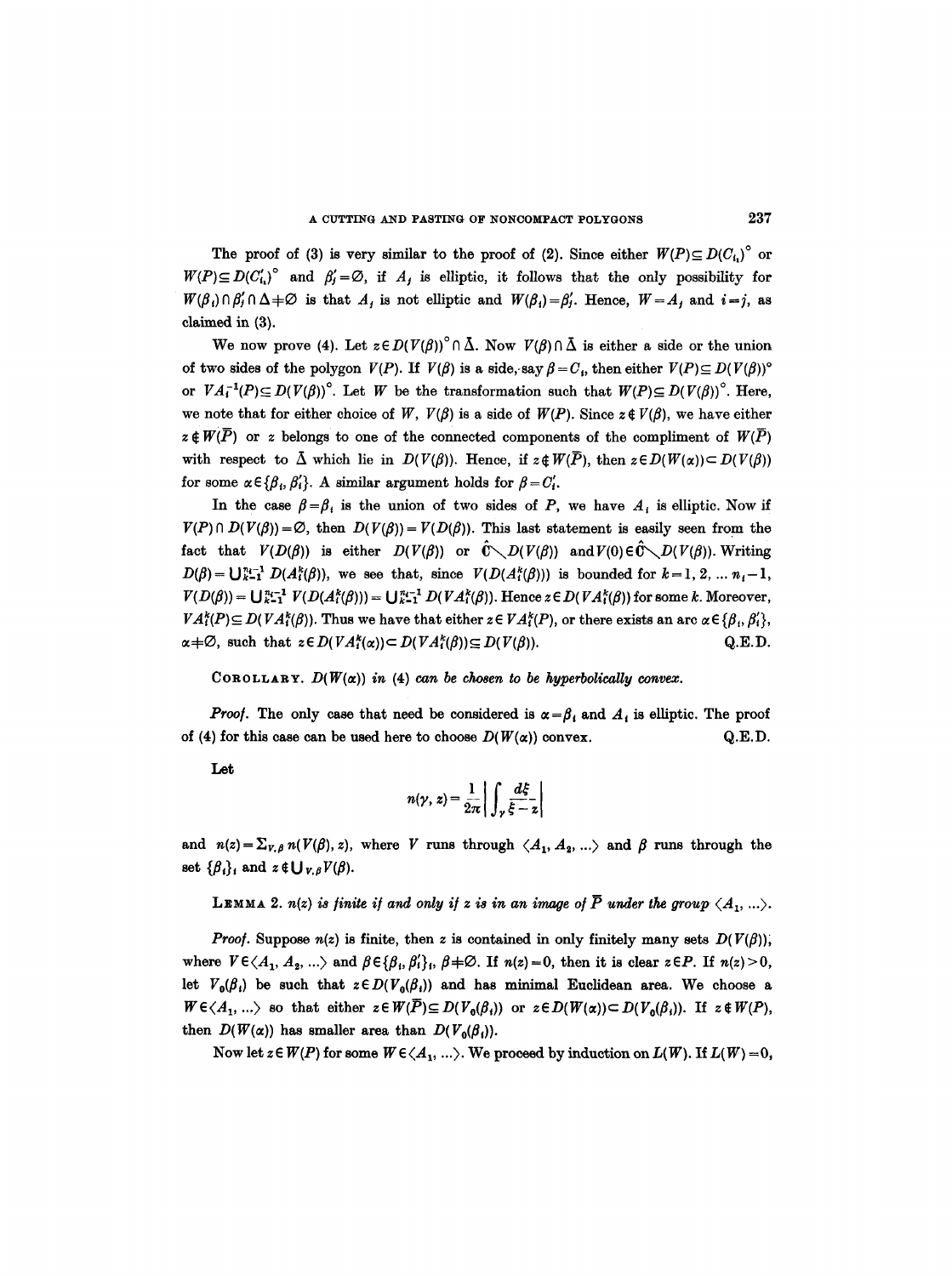then  $W = I$  and it is clear that  $n(z) = 0$ . Suppose the assertion is true for all words of length less than n. Let  $L(W) = n + 1$ . We write W in reduced form. Let  $W = VA_1^e$ , where  $\varepsilon = \pm 1$  and  $L(V) = n$ , be an abbreviation of W. Since  $V(P)$  and  $W(P)$  share a common side  $\gamma$ , we see that  $V(P)$  and  $W(P)$  both lie in  $D(V(\beta))$  unless  $\nu \subseteq V(\beta)$ . From (2) and (3) of Lemma 1 we see that there can be at most only a finite number of  $V(\beta)$  which contain y. Hence  $n(z)$ and  $n(VA_i^{-s}V^{-1}(z))$  are both finite or infinite together. Nothing  $VA_i^{-s}V^{-1}(z) \in V(P)$ , we see from the induction hypothesis  $n(z) < \infty$ .

*Proof of Theorem 1.* Suppose  $z \in \overline{\Delta}$  is an ordinary point of  $\Gamma$  and P is a fundamental domain of F. If

$$
z \notin \bigcup_{V \in \langle A_1,...,Brangle} V(\overline{P}),
$$

then with the aid of Lemma 1 part (4) we can inductively choose an infinite sequence  $D(V(\beta)_i)$  ( $V \in \langle A_1, ...\rangle$ ) such that (1)  $D(V(\beta)_i)$  is convex, (2)  $z \in D(V(\beta)_i)$ <sup>o</sup>, (3) there exists a  $W_j \in \langle A_1, \ldots \rangle$  such that  $W_j(\overline{P}) \subseteq D(V(\beta)_j)$  and  $z \in D(V(\beta)_{j+1}) = D(W_j(\alpha)) \subset D(V(\beta)_j)$ . Set

$$
D_z = \bigcap_{j=1}^{\infty} D(V(\beta)_j).
$$

Now there are two necessary conditions stated in Theorem 1. Assuming  $P$  is a fundamental domain, we must show  $\langle A_1,...\rangle = \Gamma$  and  $\overline{P} \cap \partial \Delta$  contains a fundamental set for  $\Gamma$  in  $\partial\Delta$ . We show first  $\langle A_1, ...\rangle = \Gamma$ . Here we choose the point  $z=V(0)$ , where  $V \in \Gamma$ . Now if  $z \in W(\overline{P})$  for some  $W \in \langle A_1, \ldots \rangle$ , then because P is a fundamental domain for  $\Gamma$ , we have  $W = V$ . So we need only to show

$$
z\in\bigcup_{W\in\langle A_1,\ldots\rangle}W(\overline{P}).
$$

If z is not in the above union, then we choose a sequence  $\{D(V(\beta))\}\$ , as above and consider  $D_z \cap \Delta \neq \emptyset$ . Since  $D_z \cap \Delta$  is neither  $\emptyset$  nor  $\Delta$ ,  $\partial D_z \cap \Delta \neq \emptyset$ . Let  $w \in \partial D_z \cap \Delta$  and  $B \in \Gamma$  be such that  $B(w) \in \overline{P}$ . In each case possible,  $B(w) \in P$ ,  $B(w) \in \partial P$ , or  $B(w)$  is an elliptic fixed point, we can construct a connected open neighborhood of *B(w)* by taking the interior of the union of a finite number of copies under  $\langle A_1, \ldots \rangle$  of  $\overline{P}$ . Call this open set 0. Then  $\theta_1 = B^{-1}(\theta)$  intersects infinitely many  $\partial D(V(\theta)) = V(\theta)$ . In view of the facts that (1) every  $V(\beta)_j \cap \bar{\Delta}$  is the image of a side or two adjacent sides of P under a transformation from  $\langle A_1, ...\rangle \subseteq \Gamma$ , and hence  $V(\beta)$ , cannot pass through any image of P, and (2) each  $V(\beta)_j \cap \bar{\Delta}$  begins and ends in  $\partial \Delta$ , we see that  $B(w) \notin P$  and that each  $V(\beta)_j$  which passes through  $\theta_1$  must pass through one of the finitely many images of sides of P which intersect  $\theta_1$  (actually these sides lie in  $\theta_1$  except for the endpoints in  $\partial \Delta$ ). From Lemma 1 parts (2)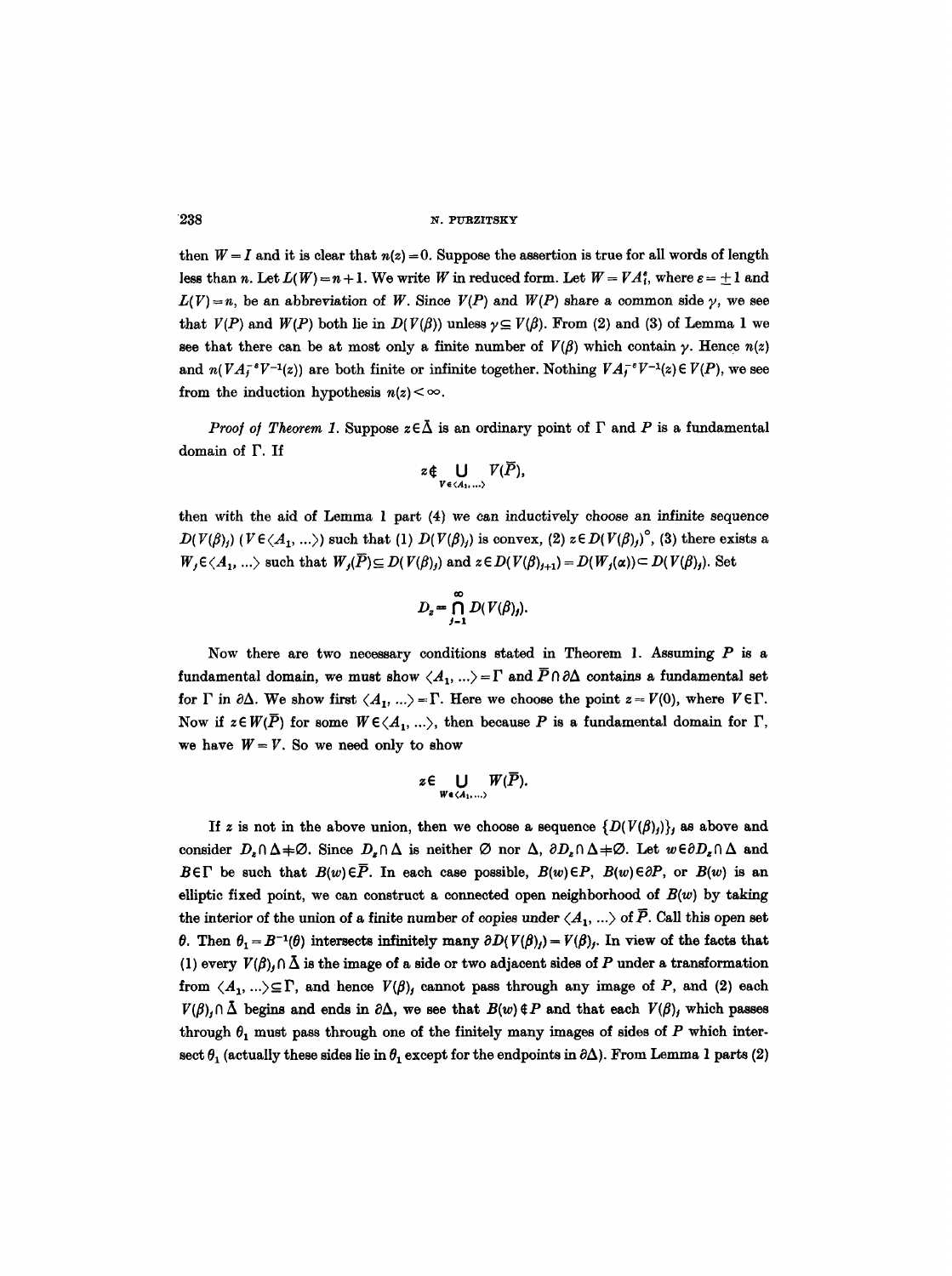and (3) it follows that only finitely many  $V(\beta)$ , can pass through  $\theta_1$ . Hence we have a contradiction and  $V(0) \in W(P)$  for some  $W \in \langle A_1, \ldots \rangle$ .

In the proof of the second condition we choose any ordinary point  $z \in \partial \Delta$  and assume that there is no  $V \in \Gamma = \langle A_1, ...\rangle$  such that  $V(z) \in \overline{P}$ . Then  $n(z) = +\infty$ . Now as before we choose our nested sequence  $D(V(\beta))$  of compact sets and form  $D_z$ . Now let  $I_j = D(V(\beta)) \cap \partial \Delta$ . Then  $z \in \bigcap_{i=1}^{\infty} I_i = D_i \cap \partial \Delta$ . If  $I = \{z\}$ , then we consider the sequence  $\{W_i(0)\}\,$ , where  $W_i$  is as above. Noting that  $W_j(0) = W_j(0)$  if  $i \neq j$  and  $|W_j(0)| \to 1$  as  $j \to \infty$ , we have  $W_j(0) \to z$ , the only point in I. Thus there exists a  $w \neq z$  in I. Consider the circle C perpendicular to  $\partial \Delta$ through z and w. Since both w and z are both in  $D(V(\beta))$  for all j and  $D(V(\beta))$  is convex, it follows that the inside of C is in each  $D(V(\beta))$ . Therefore, the inside of C is in  $D_z$ . For these points q we have that  $n(q) = +\infty$ . Thus by Lemma 1 P is not a fundamental domain of  $\Gamma$ . This contradiction proves the necessity of (2) in Theorem 1.

To prove the sufficiency of (1) and (2) we need only show that  $\Delta = \bigcup_{V \in \Gamma} V(\overline{P})$ . The condition  $V(P) \cap P = \emptyset$  for all  $V \in \Gamma \setminus \{I\}$  was proved in Lemma 1 part (1). Let  $z \in \Delta$ . If  $z \notin V(\overline{P})$  for all  $V \in \Gamma$ , then  $n(z)$  is defined and  $n(z) = +\infty$ . We next choose a nested sequence  $D(V(\beta))$ , as before, and consider  $I = D_{z} \cap \partial \Delta$ . If  $D_{z} \cap \partial \Delta$  contains at least two points, then by the argument in the previous paragraph  $D_z$  contains the inside of a circle C perpendicular to  $\partial \Delta$ . Now every point, including those in  $\partial \Delta$ , which lies inside C is not a limit of any sequence of the form  ${B_k(0)}_{k=1}^{\infty}$ , where  $B_k \in \Gamma$ . Here we note  $0 \in \overline{P}$ . Hence  $\partial \Delta \cap D(C)^\circ$  is an interval of ordinary points of  $\Gamma$  in  $\partial\Delta$  such that  $n(w) = +\infty$  for each  $w \in \partial\Delta \cap D(C)^\circ$ . Thus by Lemma 1 each  $w \in \partial \Delta \cap D(C)^0$  cannot be mapped by an element of  $\langle A_1, ...\rangle$  to  $\overline{P}$ . Hence, either  $(1)$  or  $(2)$  does not hold. So, it remains to show that  $I$  contains at least two points.

Here, we consider two cases. The first is that infinitely many of the  $V(\beta)$  are circles, say the subsequence  $\{V(\beta)_{j_n}\}_n$ . By the nesting property  $D_z = \bigcap_{n=1}^{\infty} D(V(\beta)_{j_n})$ . In this case, since  $z \in D(V(\beta), \Delta)$  for each  $n = 1, 2, ...$ , we have I contains an interval of  $\partial \Delta$  of positive Euclidean length. If there are only finitely many circles in the sequence  $\{V(\beta)_i\}$ , then all but finitely many  $V(\beta)$ , contain elliptic fixed points of transformations from  $\Gamma$ . We may assume that each  $V(\beta)$  contains an elliptic fixed point e<sub>i</sub> in  $\Delta$ . Then an easy calculation shows  $|e_j| \rightarrow 1$  as  $j \rightarrow \infty$ . Let  $\{p_j, q_j\} = V(\beta)_j \cap \partial \Delta$ . Considering a subsequence if necessary, let  $p_i \rightarrow p, q_i \rightarrow q, e_i \rightarrow e$ , as  $j \rightarrow \infty$ . If  $p+q$ , then I has at least two points and hence P is a fundamental polygon of  $\Gamma$ . Otherwise,  $p = q = e$ . We now claim that if  $p = q = e = x$ , then  $D(V(\beta))$  does not contain z for j large enough. To see this we consider an open disk  $\theta$  which contains x but not z and whose boundary is a circle perpendicular to  $\partial \Delta$ . For j large enough  $p_j, q_j, \varepsilon_j, \in \theta$ . From the convexity of both  $\theta$  and  $D(V(\beta_j))$ , one easily verifies that  $D(V(\beta)) \subseteq \theta$ . Hence I contains at least two points and we have P is a fundamental polygon for  $\Gamma$ . Q.E.D.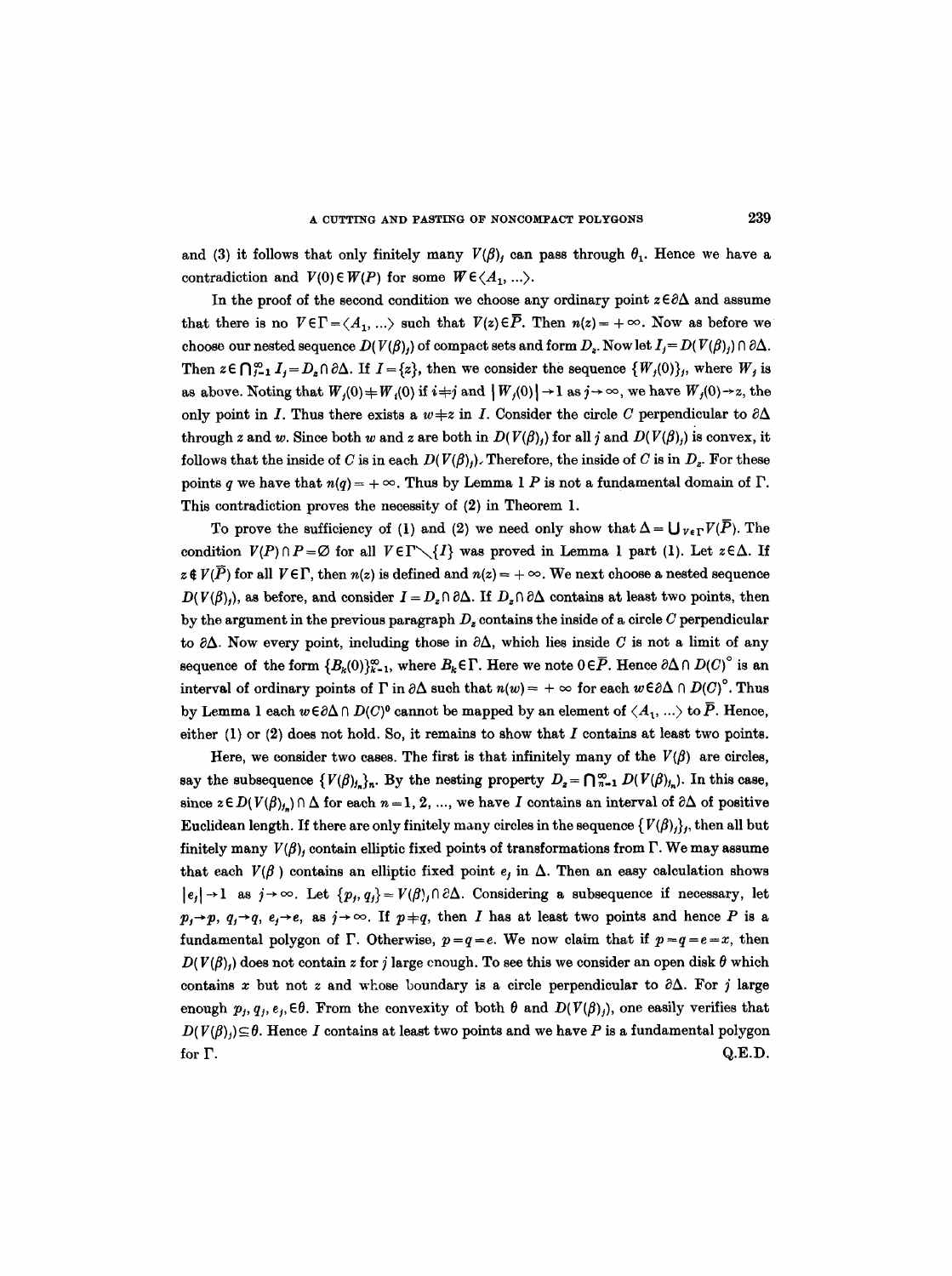### **4. Fundamental domains**

In the papers  $[3, 6, 9]$  concerning Theorem 2 one imposes certain extra conditions on a fundamental domain D. The first is that D is locally finite, i.e. every compact subset of  $\Delta$ intersects only finitely many  $\Gamma$  images of D. This property was proven by A. Beardon [1] to follow from the definition of a fundamental domain. The property of local finiteness has two important consequences. If we define  $S(D)=\{A \in \Gamma:$  there exists a side with the label  $\gamma_i$  for some i such that  $A(\gamma_i)=\gamma'_i$ , then  $\langle S(D)\rangle=\Gamma$ . The second consequence is that if  ${g_i}$ , is a sequence of sides and the corresponding sequence of  $A_i \in \Gamma$ , for which  $A_i(\beta_i)$  is also a side of D, is a sequence of distinct transformations, then the  $\beta_i$ 's can accumulate only in  $\partial \Delta$ . That is, for each  $r \in (0, 1)$  there is a  $j_0$  such that for  $j > j_0$  we have  $\beta_j \subseteq \Delta \setminus \{0 \leq |z| \leq r\}.$  This is clear, since if  $x = \lim_{j \to \infty} x_j$ ,  $x_j \in \beta_j$  and  $x \in \Delta$ , then every compact neighborhood of x intersects infinitely many  $A_i^{-1}(D)$ ,  $j = 1, 2, ...$ .

The second assumption is that each transformation of  $\Gamma$  pairs at most a finite number of sides. Now, it is clear that one can take a particular side, say  $\gamma_1$ , and partition it into subarcs, say  $\alpha_1, \alpha_2, ...,$  and call each  $\alpha_i$  a side. Then if  $A(\gamma_1) = \gamma'_1$ , we have that A pairs as many sides as there are  $\alpha$ ,'s, when we consider the  $\alpha$ ,'s as sides and not  $\gamma_1$ . We leave as a conjecture but claim that it can be shown that except for this artifically created situation, each  $A \in S(F)$  can identify at most one pair of sides. We claim the techniques in Section 5 as applied in this paper almost show this assertion for the noncompact fundament a domains. However, *in the following we will assume,* when it is not automatic, *that each*   $A \in S(D)$  identifies exactly than one pair of sides. In the proofs of Theorems 3 and 4 we can actually start with fundamental domains which have this property. That any side can be identified with at most one other side by at most one  $A \in \Gamma$  is trivial.

#### **5. Applications of Theorem 1**

With Theorem I proved we can apply the techniques in Section 6 of cutting and pasting to prove the theorem listed below.

THEOREM 2. *Every fundamental domain o/a finitely generated fuvkslan group is finite*   $sided.$  Thus, the covering  $\Delta$  over  $\Delta/\Gamma$  has at most only a finite number of branch points and  $\Delta/\Gamma$  *is of finite type.* 

THEOREM 3, *Every finitely generated/uchsian group which is a free product of cyclic subgroups is of classical Schottky type.*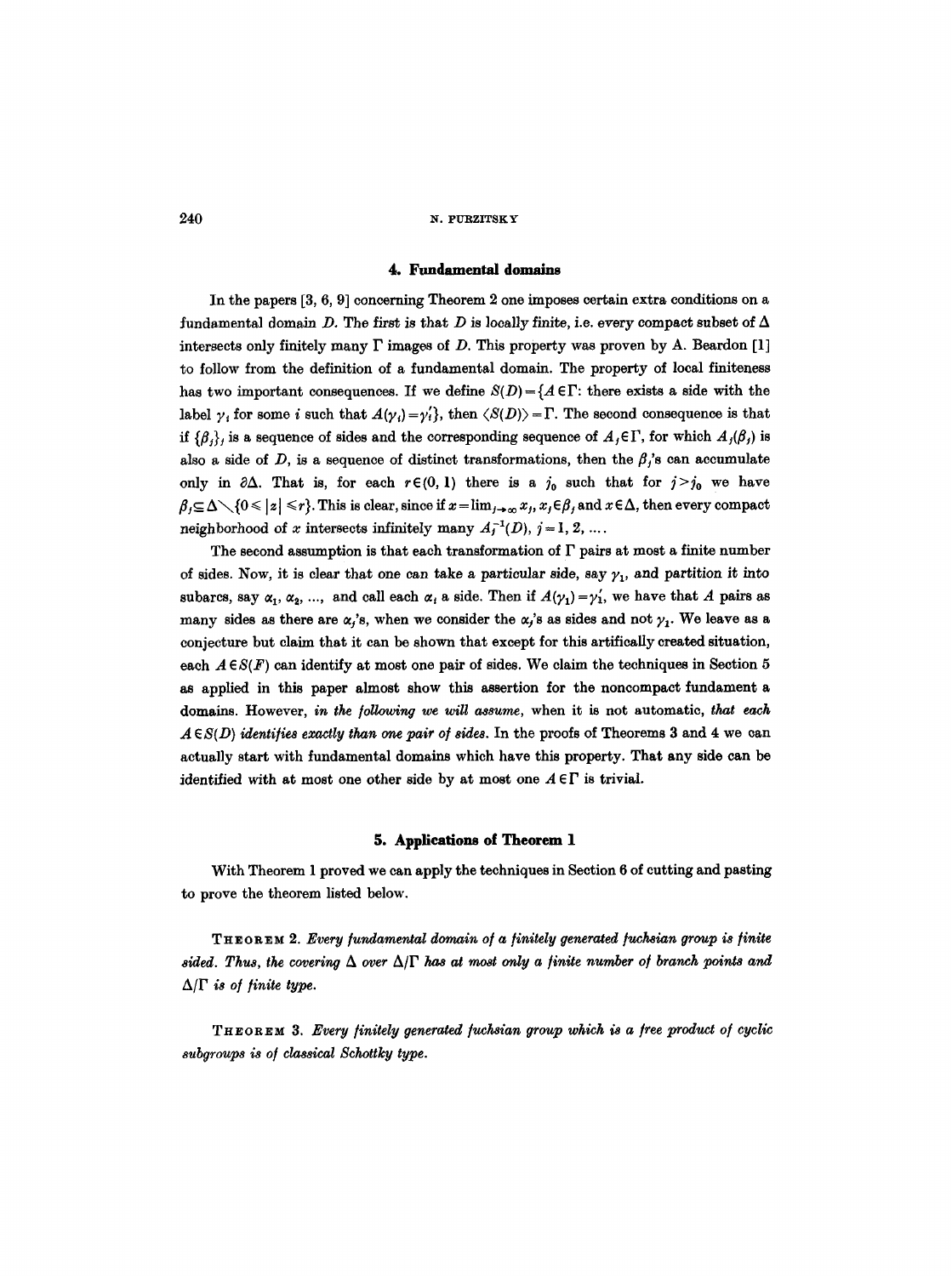THEOREM 4. *Every infinitely generated fuchsian group P is of classical Schottky type. Hence, F is a free product of cyclic subgroups.* 

THEOREM 5. *Every fundamental domain D o/an infinitely generated group for which*   $\partial D \cap \Delta$  has finite hyperbolic area is of infinite hyperbolic area.

THEOREM 6. *Let D be a fundamental domain of a finitely generated fuchsian group P.*  Let  $\{\Delta_1, ..., A_n\}$  be a subset of  $S(D)$  such that  $\Gamma = \underset{i=1}{\star}^n \langle A_i \rangle$ . Then the set  $\{A_1, ..., A_n\}$  is a set *of classical Schottky generators.* 

THEOREM 7. Let  $\Gamma$  be the free product of cyclic subgroups. Let  $\theta$  be the set of all possible *orders of elements of*  $\Gamma$ . Then  $\Gamma$  has a torsion free subgroup of finite index if and only if  $\theta$  is a *finite set. In particular, every infinitely generated group satisfies the Fenchel conjecture if and*  $only if  $\theta$  is finite.$ 

*Remark.* Theorems 2 and 5 are classical. For Theorem 2 see [3, 6, 9]. For Theorem 5 see [15]. Theorem 4 was the original theorem to be proved. The motivation came from the result of Macbeath and Hoare [8]: every infinitely generated noneuclidean crystalographic group is algebraically the free product of cyclic subgroups. In the case of a fuchsian group Greenberg [4] has also shown this to be true. Theorem 4, however, shows that for fuchsian groups, F is also "geometrically" a free product. The reader should also note that Theorem 7 is an extension of a theorem of Fox [5] but not of the Selberg extension [14].

# 6. Cutting and pasting

Let D be a fundamental domain of  $\Gamma$ . Recall  $S(D)$  is precisely those transformations in  $\Gamma$  which maps a side of D labeled  $\gamma_i$  to its corresponding image  $\gamma'_i$ . A cross cut of D is a Jordan arc  $\alpha \subseteq \overline{D}$  such that  $\alpha \cap \partial D$  is precisely the two endpoints of  $\alpha$ . We now define a cutting pasting of D and the effect it has on  $S(D)$ . First we choose a side  $\gamma = \gamma_{i}$  of D. Let  $A(\gamma) = \gamma' = \gamma'_{10}$ , where  $A \in S(D)$ . We next draw a cross cut  $\alpha$  of D such that  $D \setminus \alpha = D_1 \cup D_2$ , where  $D_1$ ,  $D_2$  are disjoint subregions of D and  $\gamma \subseteq \overline{D}_1$ ,  $\gamma' \subseteq \overline{D}_2$ . Then a *cutting and pasting of D* along  $\alpha$  by A is the new fundamental domain  $D'=[D_2\cup A(\overline{D}_1)]^{\circ}$ . It is classical [7] that this new region is in fact a fundamental domain. The effect of this cutting and pasting can be described as follows. For  $X \in S(D)$ ,  $X + A$ , let  $X(\beta) = \beta'$ , where  $\beta' = \gamma_i$  for some  $i \neq i_0$ . We remark here that it is easily seen that  $i=i_0$  if and only if  $X=A$ . Then  $A^sXA^s\in S(D')$ , where  $\varepsilon$ ,  $\delta = 0$ ,  $\pm 1$  accordingly to the following rules: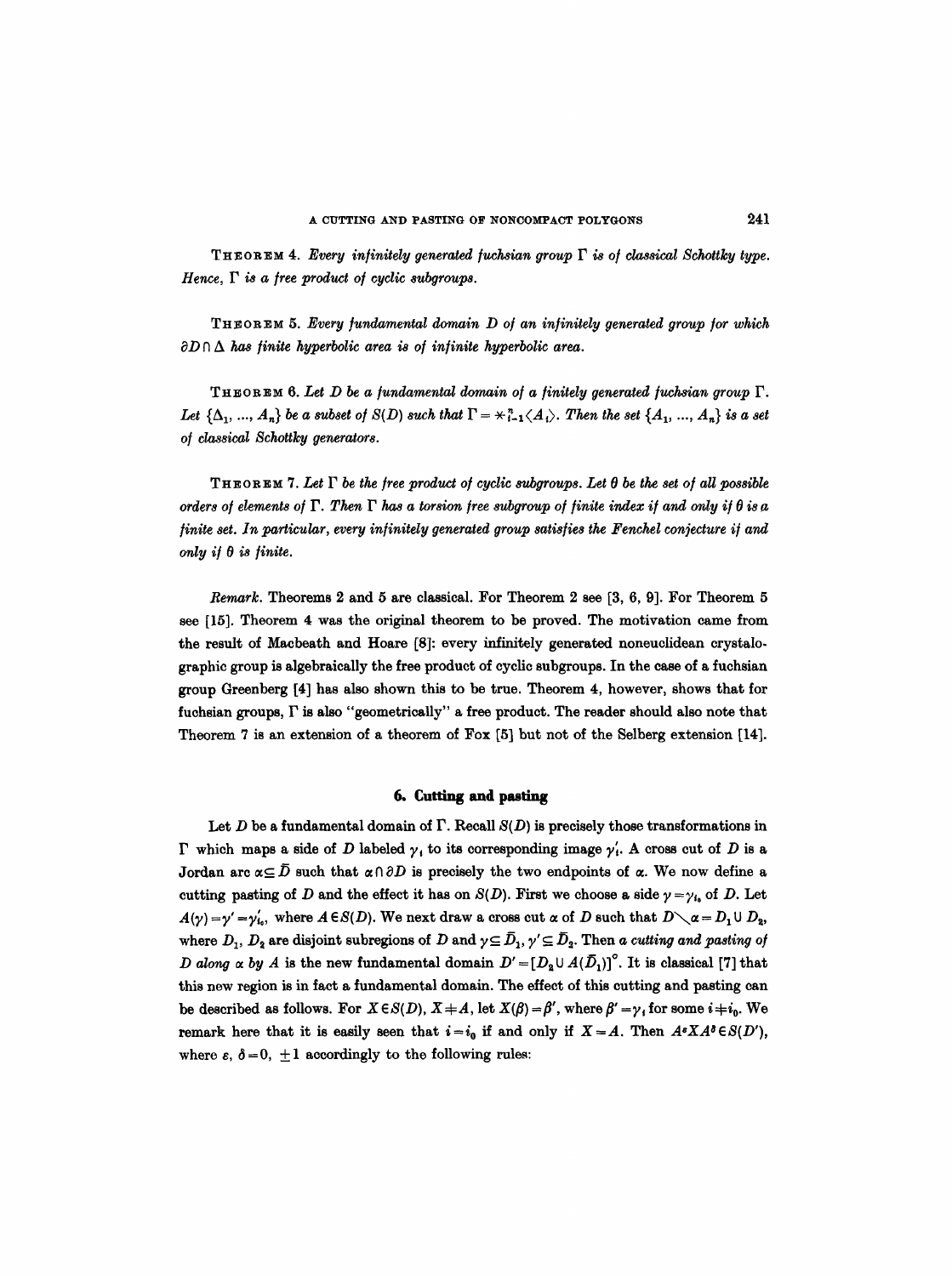- $R(1)$  if  $\beta, \beta' \subseteq D_2$ , then  $\varepsilon = \delta = 0$ ;
- $R(2)$  if  $\beta \subseteq \overline{D}_1$  and  $\beta' \subseteq \overline{D}_2$ , then  $\varepsilon = 0$ ,  $\delta = -1$ ;
- $R(3)$  if  $\beta' \subseteq D_1$  and  $\beta \subseteq D_2$ , then  $\varepsilon = 1, \delta = 0;$
- $R(4)$  if  $\beta, \beta' \subseteq D_1$ , then  $\varepsilon = 1, \delta = -1$ ;

 $R(5)$  if  $\beta_1 = \beta \cap D_1$  and  $\beta_2 = \beta \cap D_2$  are arcs, then we split  $\beta'$  into two corresponding arcs  $\beta'_1$  and  $\beta'_2$ , respectively, and apply the rules (1)-(4) to X twice: once considered as the transformation which identifies  $\beta_1$  to  $\beta_1'$  and the other as the transformation which identifies  $\beta_2$  to  $\beta'_2$ .

Finally, it is clear that  $A \in S(D')$ . In this case we say  $\varepsilon = \delta = 0$ . A cut and paste by  $A^{-1}$ can be similarly defined.

This brings us to the group theoretical aspects of cutting and pasting. Let  $\{A_1, ...\}$ generate  $\Gamma$ . Then it is clear that the set  $\{A_i^{s_1}A_1A_i^{s_1}..., A_i, \dots A_i^{s_n}A_nA_i^{s_n}...\}$  also generates F.

Any finite combination of replacements of this form is called a *Nielsen transformation.*  In our situation we shall need only consider the cases where  $\varepsilon_i$ ,  $\delta_i$  assume only the values 0, 1, -1. From the above considerations we see that if  $S(D)$  generates  $\Gamma$ , then so does  $S(D')$  for any cutting and pasting  $D'$  of  $D$ .

In our applications situation  $R(5)$  above will never arise. We will eliminate accidental *cycles in*  $\Delta$  *and*  $R(5)$  *creates them.* We next describe the three types of cutting and pasting that will be used in this paper.

*Type 1.* Let *D* be a fundamental domain and  $A \in S(D)$ . Suppose  $\gamma = \gamma_{i_0}$ ,  $A(\gamma) = \gamma'$ . If we can, we draw a cross cut  $\alpha$  which begins and ends in  $\partial \Delta$  and which separates  $\gamma$  and  $\gamma'$ . If A is elliptic with fixed point p,  $\{p\} = \gamma \cap \gamma'$ , then p is an endpoint of  $\alpha$  and the other endpoint lies in  $\partial \Delta$ . We remind the reader that  $\gamma$  and  $\gamma'$  are to be in different connected components of  $\bar{D}\setminus\alpha$ . Then we cut and paste D along  $\alpha$  by A. (See diagram 1.) In the resulting domain A identifies a Schottky pair of sides.

*Type* 2. If we cannot draw  $\alpha$ , then by the remarks in Section 4 there exist a finite sequence of sides which to avoid a double subscript we simply denote by  $\beta_0 = \gamma$ ,  $\beta_1$ , ...,  $\beta_{n+1} = \gamma'$ such that  $\beta_j \cap \beta_{j+1} \cap \Delta \neq \emptyset$ , for  $j=0, 1, ..., n$ . The Type 2 situation is when  $\beta_j$  for some j is identified with  $\beta'_l$ , and  $\beta'_l$  is not a  $\beta_k$  for any  $k=0, 1, ..., n+1$ . Then we draw a cross cut  $\alpha_1$ from a point in  $\partial \Delta$  to the endpoint of  $\beta'$ , chosen so that one can cut and paste along  $\alpha_1$  by  $A_f^{-1}$ , where  $A_f(\beta_f) = \beta'_f$ . This cutting and pasting yields a fundamental domain  $D_1$  in which  $\gamma$  and  $\gamma'$  are sides identified by A, but they are now of Type 1. Now we apply the cutting and pasting described in Type 1, first to A and then to  $A_t$ . (See diagram 2.)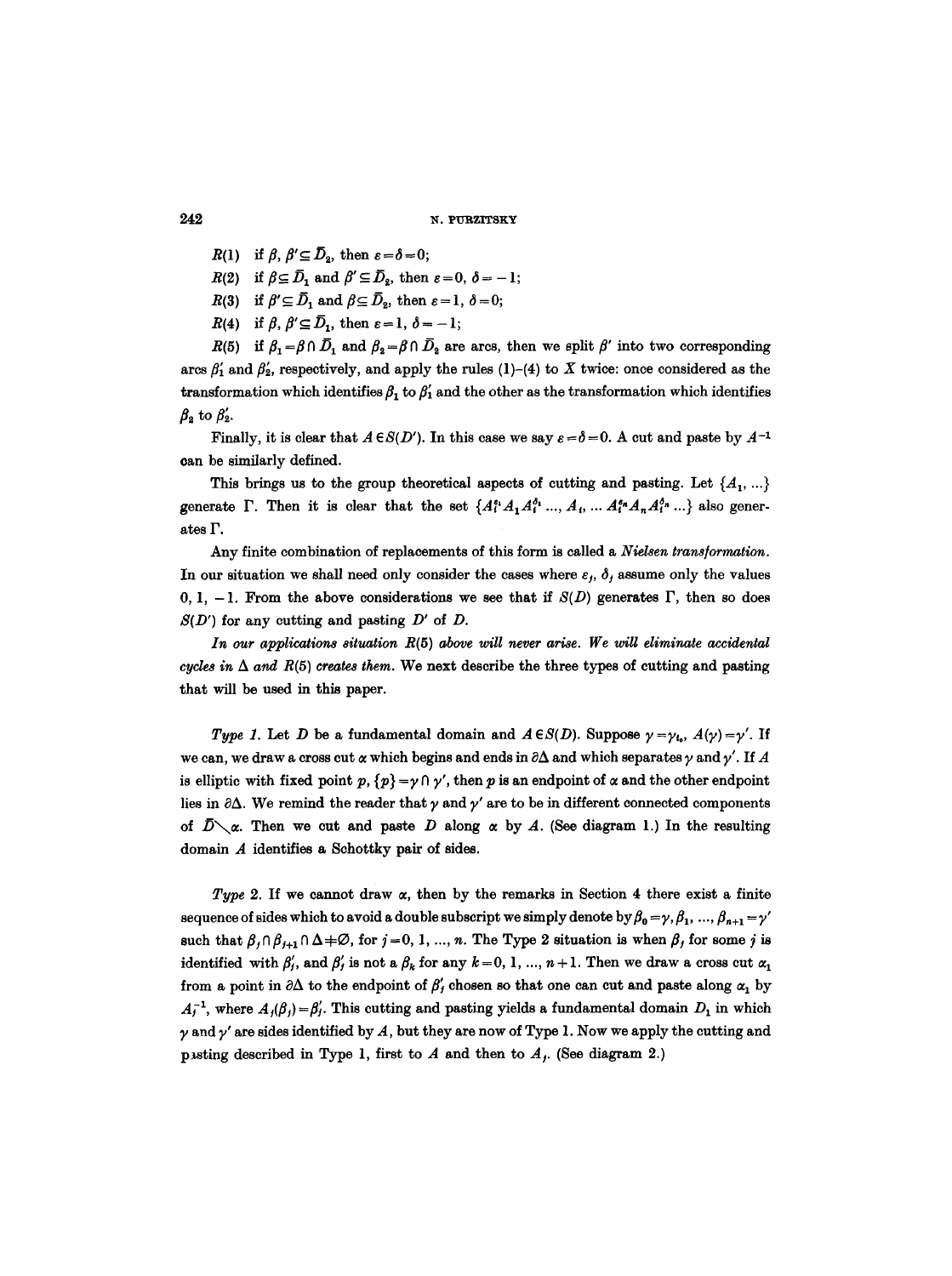

*Type 3.* If  $\gamma$ ,  $\gamma'$  are connected by a finite sequence as in the Type 2 situation, but is not of Type 2, then each  $\beta'_{1}$  is a  $\beta_{k}$  in the sequence  $\beta_{0} = \gamma$ ,  $\beta_{1}$ , ...,  $\beta_{n+1} = \gamma'$ . We let  $\{p_{0}\} = \beta_{0} \cap \beta_{1}$ and  $q \in \partial \Delta \cap \overline{D}$ . Draw  $\alpha$  from q to  $p_0$  and cut and paste long  $\alpha$  by A. In the resulting domain, which we call D again, A identifies  $\alpha$  and  $\alpha' = A(\alpha)$ . Note that  $\beta_1, ..., \beta_n$  remain fixed. We prove a lemma below which will be the Type 3 cut and paste sequence. Let  $A_j \in \Gamma$ ,  $A_j(\beta_j) = \beta'_j$ . Recall  $\beta'_j = \beta_k$  for some  $k = 1, 2, ..., n$  and that  $\alpha$ ,  $\alpha'$  each have one vertex in  $\partial \Delta$ .

The following lemma describes a cutting and pasting which can be applied to any finite sided noncompact polygon in which the sides are paired. This lemma actually proves Theorem 3. It has application to the infinitely generated case when geometrically speaking the sides of the fundamental domain are arranged so that  $\Gamma$  is the free product of the group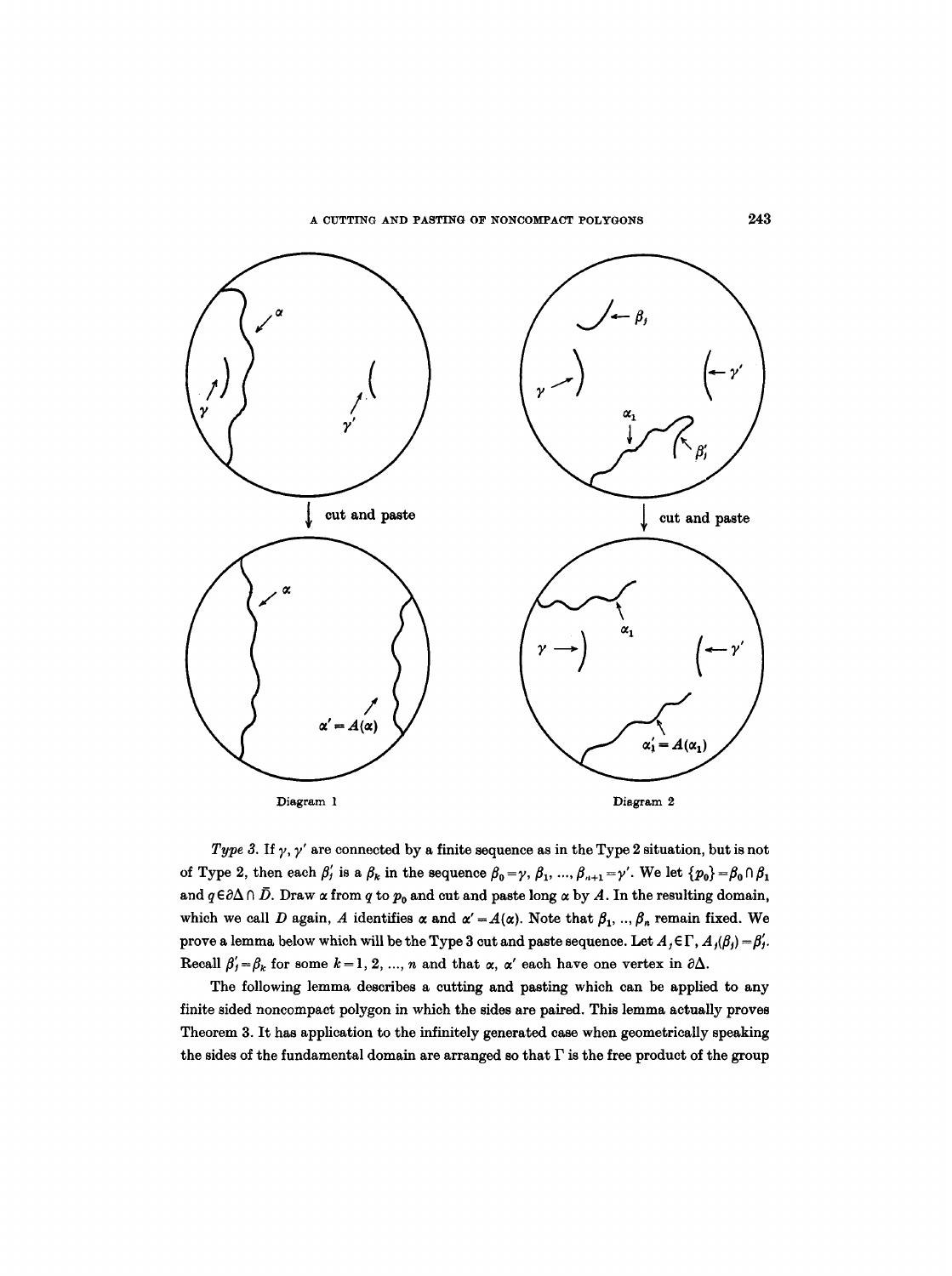generated by a set of elements which pair sides whose union is the border of a polygon which contains all the "other" sides, and the elements which pair the "other" sides.

LEMMA 3. Let D,  $\alpha = \beta_0$ ,  $\alpha' = \beta'_0$ ,  $A = A_0$ ,  $\{\beta_j\}_{j=1}^n$  be as above, except that here we allow the  $\beta$ ,  $(j = 0, ..., n)$  to have one or both endpoints in  $\partial \Delta$ , whereas above we assumed that both of *the endpoints of*  $\beta_i$ *, j=1, ..., n were in*  $\Delta$ . Then there exists a cutting and pasting of D to D' *such that* (1)  $S(D) \setminus S(D') = \{A_{j_1}, ..., A_{j_n}\} = T$ ; (2) each  $A_j \in S(D')$  identifies a Schottky pair *of sides of D';* (3) *either*  $S(D') \subseteq S(D)$  and  $T \subseteq \langle \{A_0, A_1, ..., A_n\} \cap S(D') \rangle$  or  $S(D') \setminus S(D) =$  $\{B_1, ..., B_r\}$  and  $T \subseteq \{A_0, A_1, ..., A_n, B_1, ..., B_r\} \cap S(D')$ , where each  $B_i$ , i=1, 2, ..., r, *identifies a Schottky pair of sides.* 

Proof. Let  $\beta_i \cap \beta_{i+1} = \{p_i\}$ , if  $\beta_i \cap \beta_{i+1} \neq \emptyset$ ,  $i = 0, 1, 2, ..., n-1$ ,  $\alpha' \cap \beta_n = \{p\}_n$ , if  $\alpha' \cap \beta_n \neq \emptyset$ . The proof is by induction on the number of  $p_i$ 's in  $\Delta$  which are part of a vertex cycle of more than one point. If no such  $p_i$ 's exist, then we already have the conclusion of our lemma. Assume the lemma is true for  $n-1$  or fewer such  $p_i$ 's in  $\Delta$ . We may without loss of generality assume  $p_0$  is a point in  $\Delta$  which is part of a vertex cycle of more than one point. Then  $p_n = A_0(p_0)$  is also such a point. We draw a cross cut  $\theta$  from  $q \in \partial \Delta \cap \beta_0$  to the endpoint of  $\beta_1$  which is not  $p_0$ . We cut and paste along  $\theta$  by  $A_1$ . In the resulting fundamental domain there are fewer  $p_i$ 's in  $\Delta$  which are part of a vertex cycle of more than one point. Now apply the induction hypothesis.  $Q.E.D.$ 

*Notation.* We set  $U(A)$  to be either the set  $\{A_0, ..., A_n\} \cap S(D')$ ,  $\{A_0, ..., A_n, B_1, ..., B_r\} \cap$  $S(D')$ , whichever occurs in (3) of Lemma 3,  $\{A, A_j\}$  of the Type 2 cutting and pasting, or  $\{A\}$ , as dictated by the type of cutting and pasting.

*Remarks.* It should be noted here that all the sides of D which are not an  $\alpha$ ,  $\alpha'$  or  $\beta_i$ ,  $\beta'_i$  (j = 1, ..., n) remain on D' unaltered, i.e. we have cut and pasted around these sides. Also, when applying Lemma 3 to A, we have  $A \notin S(D')$ .

We remark here that for any simply connected domain  $D$  and any cross cut  $\alpha$  in  $D$ we have  $D \setminus \alpha = D_1 \cup D_2$ , where  $D_1, D_2$  are disjoint simply connected subregions of  $D$  [cf. 13]. That every fundamental domain is simply connected follows from the arguments in **[1].** 

LEMMA 4. Let D be a fundamental domain. Let  $I_1$ ,  $I_2$ , ...,  $I_n$  be a finite set of disjoint inter*vals contained in*  $\partial \Delta \cap \partial D$  and  $\{\gamma_1, \gamma_1, ..., \gamma_p, \gamma_p'\} = S$  be a finite subset of sides of D, where each  $\gamma_i, \gamma'_i$   $i=1, ..., p$  is a Schottky pair of sides. Let  $\gamma, \gamma' \in S$  be a pair of identified sides of D. Let  $A \in \Gamma$  be such that  $A(\gamma) = \gamma'$ . Then each  $\alpha$  in each step of each type of cutting and pasting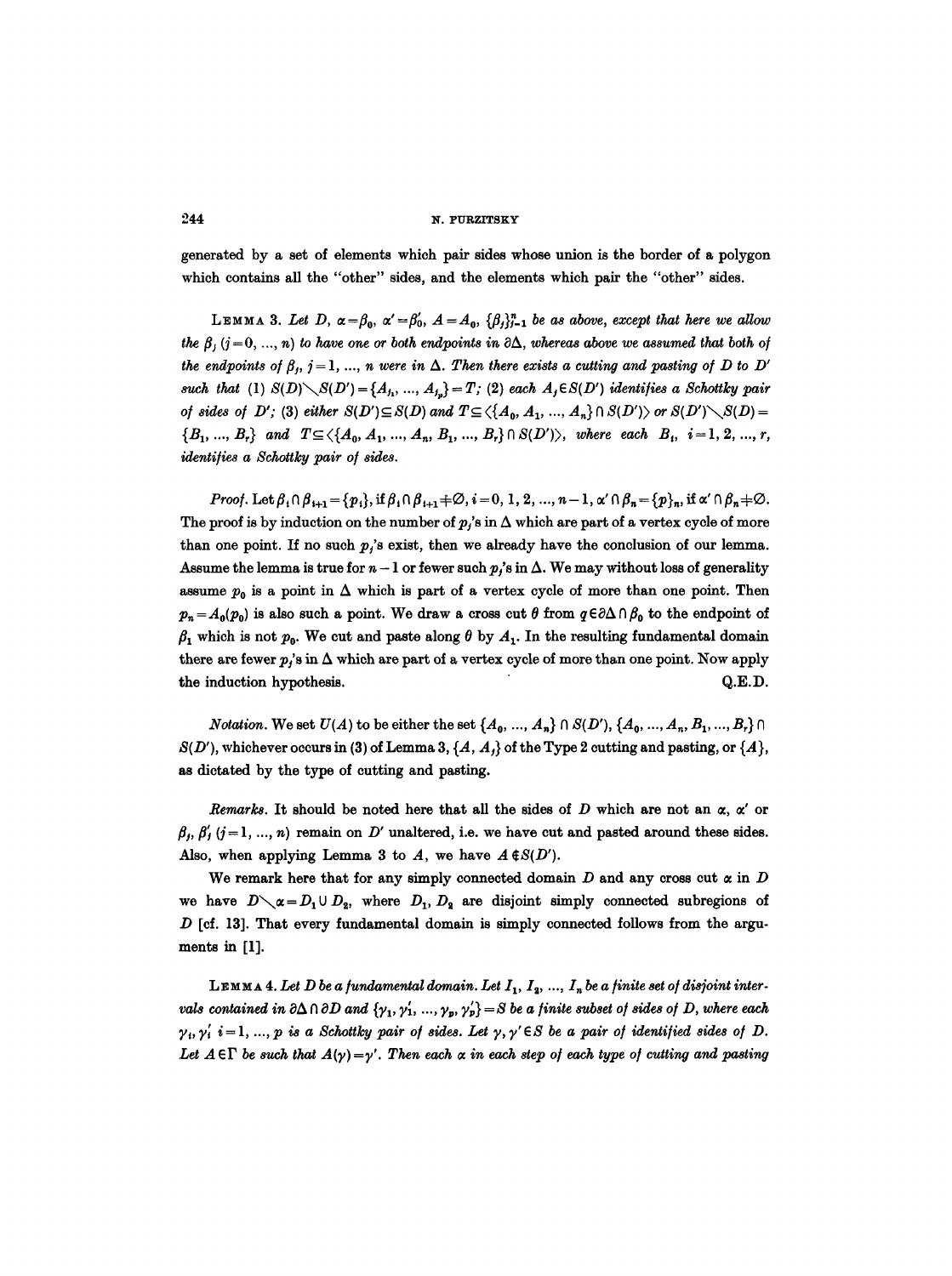above can be chosen so that  $\gamma_1, \gamma_1, ..., \gamma_n, \gamma_p'$  are sides of D', the resulting fundamental domain *after cutting and pasting along*  $\alpha$  *by A, and I<sub>1</sub>, ..., I<sub>n</sub> are intervals contained in*  $\partial \Delta \cap \partial D'$ *.* 

*Proof.* We proceed by induction on  $2p + n$ . If  $2p + n = 0$ , then we have nothing to prove. Suppose the lemma is true for  $2p+n-1$  sides and intervals. Then there exists an  $\alpha$  so that  $D\setminus \alpha = D_1 \cup D_2$ , where  $D_1, D_2$  are disjoint subregions,  $\gamma \subseteq \overline{D}_1, \gamma' \subseteq \overline{D}_2$ , and  $I_2, ..., I_n$ ,  $\gamma_1, \gamma_1', ..., \gamma_n, \gamma_2' \subseteq \bar{D}_2$ . If  $I_1 \subseteq \bar{D}_2$ , then we can cut and paste along  $\alpha$ . So we assume  $I_1 \cap D_1 \neq \emptyset$ . We remark that if  $n=0$ , we assume  $\gamma_1 \subseteq \overline{D}_1$  and the proof is similar. Let  $z_0 \in \alpha \cap D$ . Let  $\beta_1$  be a cross cut in  $D_1$  which begins at  $z_0$  and ends at one endpoint of the interval  $I_1 \cap D_1$ . Then  $D_1 \setminus \beta_1 = R_1 \cup R_2$ , where  $R_1$  and  $R_2$  are disjoint subregions of  $D_1$ . Let  $\gamma \subseteq \overline{R}_1$ . If  $I_1 \cap D_1 \subseteq R_2$  then we cut and paste along  $\partial R_1 \cap D = \beta_1 \alpha_{z_0}$ , where  $\alpha_{z_0}$  is that part of  $\alpha$  which begins at the endpoint of  $\alpha$  in  $\bar{R}_1$  ends at  $z_0$ , and the multiplication is the usual product of two arcs [see 12]. If, however,  $I_1 \cap D_1 \subseteq R_1$ , then we draw  $\beta_2$ , a cross cut of  $R_1$ , from  $z_0$  to the other endpoint of  $I_1 \cap D_1$ . Then  $R_1 \setminus \beta_2 = \theta_1 \cup \theta_2$ , where  $\theta_1$  and  $\theta_2$ are disjoint subregions of  $R_1$ . Now, since the interval  $I_1 \cap D_1$  and the arcs  $\beta_1, \beta_2$  bound a subregion of  $R_1$ , we see that if, say,  $\gamma \subseteq \bar{\theta}_1$  then  $I_1 \cap D_1 \cap \theta_1 = \emptyset$ . Hence, we cut and paste along  $\partial \theta_1 \cap \bar{D} = \beta_2 \alpha_{z_0}$ . Q.E.D.

## **7. Proofs of Theorems 2-7**

In this section we begin by introducing an algorithm of cutting and pasting which can be directly applied to prove Theorems 2, 3, 4.

Let  $D_0$  be a fundamental domain. Enumerate the pairs of sides of  $D_0$ , say,  $\{\gamma_1, \gamma_1'\}$ and  $S(D_0)$  by  $S(D_0) = \{A_i\}$ , where  $A_i(\gamma_i) = \gamma'_i$ . Also enumerate the disjoint intervals of  $\partial \Delta \cap \partial D$  which are of more than one point, say  $I_1, I_2, \ldots$ . Consider  $A_1$  and  $\gamma_1, \gamma'_1$ , where  $A_1(\gamma_1) = \gamma'_1$ . We cut and paste  $D_0$  as determined by  $\gamma_1, \gamma'_1$  in such a way that  $I_1 \subseteq D_1 \cap \partial \Delta$ , where  $D_1$  is the resulting fundamental domain. Let  $S_1 = U(A_1)$ . Now we must enumerate  $S(D_1)$ , but the enumeration must be the *derived enumeration from*  $S(D_0)$ . To be precise, we first note that each pair of identified sides  $\beta$ ,  $\beta'$  of D<sub>1</sub> are of the form  $\beta = W(\gamma_i), \beta' = V(\gamma'_i)$ for some pair of sides  $\gamma_i$ ,  $\gamma'_i$  of  $D_0$ , where W,  $V \in \langle S_1 \rangle$ . Then the sides  $\beta_i$ ,  $\beta'_i$  will be the *unique pair* of sides of  $D_1$  which are of this form. We remind the reader that rule  $R(5)$  of Section 6 is never used, and thus the uniqueness of  $\beta_t$ ,  $\beta'_t$ . We enumerate  $S(D_1)=\{X_t\}_t$ , where  $X_i(\beta_i) = \beta'_i$ . Note  $X_i = VA_i W^{-1}$ . It may happen that for a particular i no such pair  $\beta_i$ ,  $\beta'_i$  exists. Then in this case the W and V satisfy the equation  $W(\beta_i)=V(\beta'_i)$  and  $VA_i W^{-1} = I$ . In this case the  $A_i \in \langle S_1 \rangle$  and, of course, the integer i disappears from the indexing set of  $S(D_1)$ . Let  $Q_1$  be the sides of  $D_1$  corresponding to generators in  $S_1$  and  $T_1 = \{I_1, I'_2\}$ , where  $I'_2 = W(I_2) \subseteq \partial D_1$  for some  $W \in \langle S_1 \rangle$ . We remark here that it is possible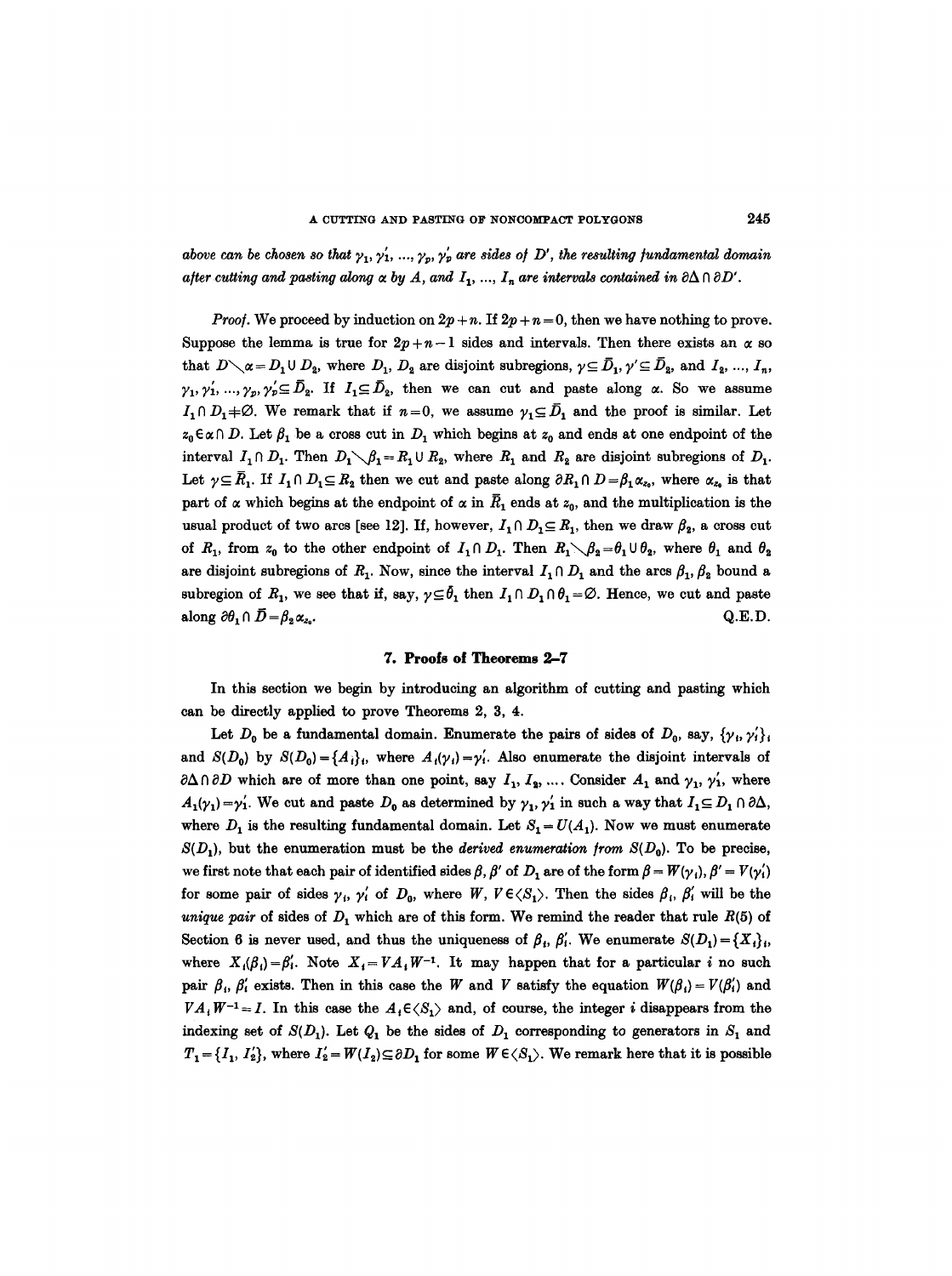that the points equivalent to  $I_2$  in  $\partial D_1 \cap \partial \Delta$  may no longer be expressable as one interval. This difficulty can be avoided by simply never choosing any endpoint of any  $\alpha$  of Section 6 to be an interior point of any  $I_i$ . That this choice is possible is easy, in fact a part of the proof of Lemma 4 can be applied. Now let  $i_1$  be the smallest index among the generators of  $S(D_1) \setminus S_1$ . Now cut and paste  $D_1$  as dictated by  $\beta_i$ ,  $\beta'_i$ , so that the sides of  $Q_1$  and intervals of  $T_1$  are sides and intervals of  $\bar{D}_2$ , where  $D_2$  is the resulting fundamental domain, and the intervals  $I_3$ ,  $I_4$ , ... have corresponding intervals in  $\bar{D}_2$ . Now given  $D_n$  we set  $S_n = S_{n-1} \cup U(A_{i_{n-1}})$ . Also,  $Q_n$  is the set of sides corresponding to the generators of  $S_n$ ;  $T_n = \{I_1, I_2', I_3^{(2)}, ..., I_{n+1}^{(n)}\}$ , where  $I_{j+1}^{(i)} = W_j(I_j), W_j \in \langle S_j \rangle$ ,  $j = 1, ..., n$ ; and  $i_n$  is the smallest index of the generators of  $S(D_n)\diagdown S_n$ , where  $S(D_n)$  has the enumeration derived from  $S(D_{n-1})$ . Now cut and paste as dictated by the sides  $\alpha_i$ ,  $\alpha'_i$  of  $D_n$  with the above restrictions to obtain  $D_{n+1}$ .

Let  $S = \bigcup_{n=1}^{\infty} S_n$  and  $Q = \bigcup_{n=1}^{\infty} Q_n$ . Since for any finite set  $\{X_1, X_i, ..., X_n\}$  from S there exists a  $D_p$  such that each  $X_i$  (i=1, ..., n) identifies a pair of Schottky sides, we have  $\langle S \rangle = \star_{X \in S} \langle X \rangle$ . Also, it is obvious that each  $A_i \in \langle S_i \rangle$ . Hence  $\langle S \rangle = \langle A_1, A_2, ... \rangle$ .

Now we consider Q. Each pair of arcs  $\gamma$ ,  $\gamma' \in Q$  correspond to an  $X \in S$  in the sense that  $X(\gamma) = \gamma'$ . Also, either  $\gamma$  and  $\gamma'$  begin and end in  $\partial \Delta$ , or  $\gamma \cap \gamma' \cap \Delta = {\gamma}$  is the fixed point of X in  $\Delta$  and one endpoint of both  $\gamma$ ,  $\gamma'$  is in  $\partial \Delta$ . In the first case, if  $\gamma + \gamma'$ , we *define* the *outside of*  $\gamma$  to be that component of  $\Delta \searrow \gamma$  which contains  $\Delta \cap \gamma'$ . Similarly, the outside of  $\gamma'$  is defined. In the second case we rotate  $\gamma$  by an angle of  $\pi$  around the elliptic fixed point p. Let  $\pi(y)$  be the image of y under this rotation and we see that  $\pi(\gamma) \cup \gamma$  can be expressed as an arc which begins and ends in  $\partial \Delta$ . Now, since X is a rotation about p, we see that  $\gamma' \cap \pi(\gamma) = \{p\}$ . We *define* the *outside* of  $\gamma$  to be that component of  $\Delta\setminus[\gamma\cup\pi(\gamma)]$ , which contains  $\Delta\cap\gamma'\setminus\{p\}$ . Similarly, the outside of  $\gamma'$  is defined. If  $\gamma=\gamma'$ , then we *define* the outside of  $\gamma$  to that component of  $\Delta \setminus \gamma$  which contains the other arcs from Q. The *inside* of  $\gamma$  will be the complementary component of the outside.

Finally, a few remarks about  $T = \bigcup_{n=1}^{\infty} T_n$  are in order. In particular, each  $I \in T$  is outside each  $\gamma$ ,  $\gamma' \in Q$ . Moreover, each point  $x \in \bigcup_{n} I_n$  is equivalent under  $\langle S \rangle$  to a point in  $U_{I\epsilon T} I$ .

*Proof of Theorem 2.* Let  $D_0$  be any fundamental domain of  $\Gamma$  with infinitely many sides. Then the above algorithm yields infinitely many generators in  $S$ . Thus  $\Gamma$  is the free product of infinitely many cyclic subgroups and hence not finitely generated.

*Proo!* of Theorem 3. We choose a Dirichlet polygon P for  $\Gamma$ . We note P is not compact in  $\Delta$ , but it is finite sided from Theorem 2. We apply the above algorithm and after finitely many steps we exhaust the set of sides and intervals of positive length, if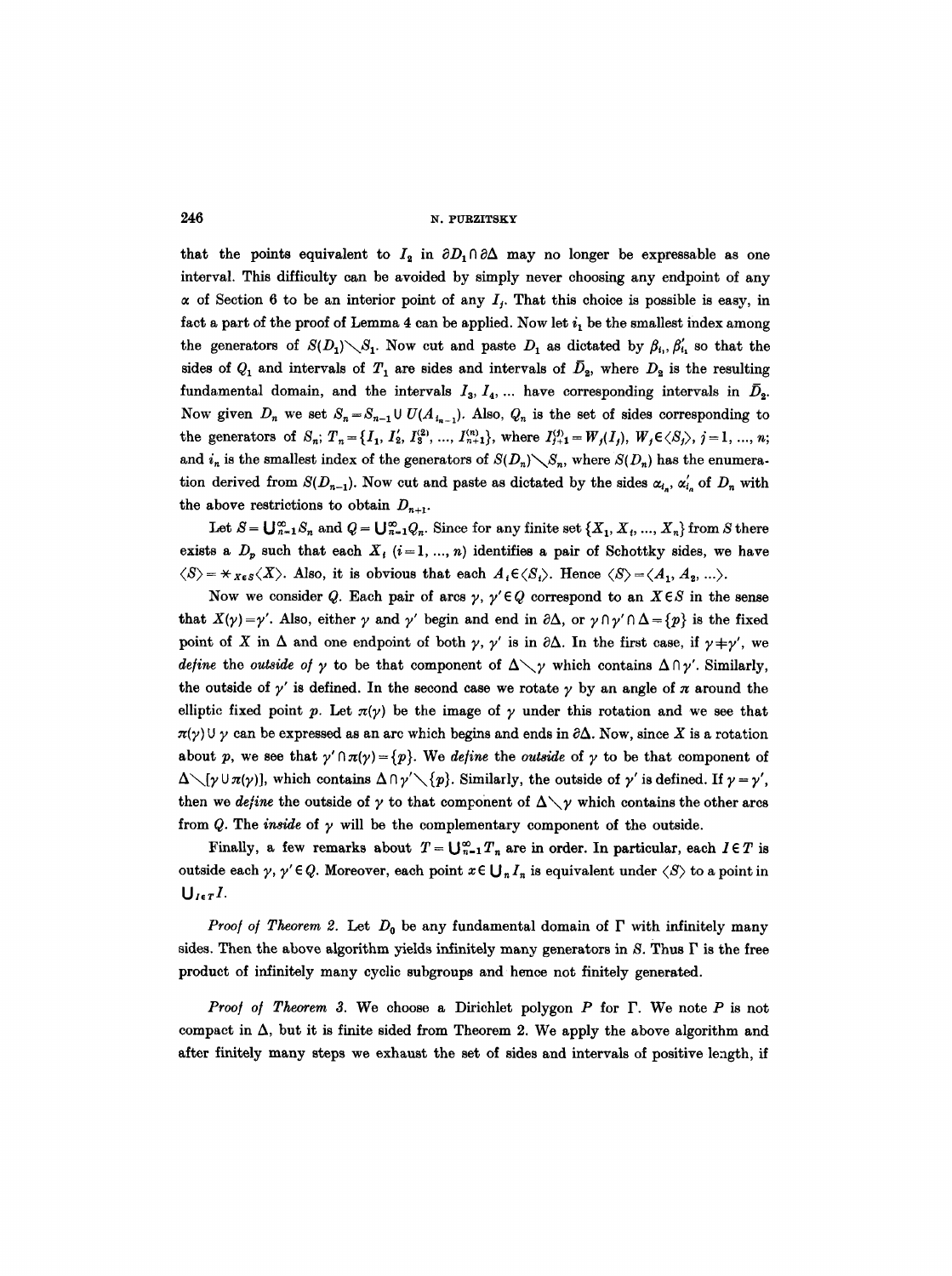any. So now we have  $D_n$ ,  $S_n = S(D_n)$ , and  $Q_n$ . We now replace each pair  $\gamma$ ,  $\gamma' \in Q_n$  by the geodesics  $C_{\gamma}$ ,  $C_{\gamma}$  which begin and end at the endpoints of  $\gamma$ ,  $\gamma'$ , respectively. For the *inside and outside of*  $C_{\gamma}, C_{\gamma}, C_{\gamma}, C_{\gamma}$ *, below we use the definition given in this section, which* may disagree with the normal definition. Now, if  $X(\gamma) = \gamma'$ , X maps the outside of  $C_{\gamma}$  onto the inside of  $C_{\gamma}$ . This is most easily seen by considering the action of X on  $\partial \Delta$ . Thus, if we replace  $C_{\gamma}, C_{\gamma'}$  by the full circles  $\hat{C}_{\gamma}, \hat{C}_{\gamma'}$  corresponding to  $C_{\gamma}, C_{\gamma'}$  then we see that for all pairs  $\hat{C}_{\gamma}, \hat{C}_{\gamma}$ , where  $\gamma, \gamma' \in Q$ , the outside of  $\hat{C}_{\gamma}$  is mapped by X onto the inside of  $\hat{C}_{\gamma}$ . From the remarks in the development of the algorithm at the beginning of section we see that the region P in  $\Delta$  outside all the circles  $\mathcal{C}_{\gamma}, \mathcal{C}_{\gamma}$ , satisfies all the hypothesis of Theorem 1, except possibly  $0 \notin P$ . After a conjugation of  $\Gamma$  by  $V \in SL(2, \mathbf{R})$  so that  $0 \in V(P)$ , we see that  $V(P)$  is a fundamental domain of  $V\Gamma V^{-1}$ . Thus P is a fundamental domain of  $\Gamma$ .

*Proof of Theorem 4.* We proceed as in the proof of Theorem 3. Starting with a Dirichlet fundamental polygon, we apply the above algorithm. Only in this case the algorithm does not stop and we obtain infinite sets  $S = \bigcup_n S_n$ ,  $Q = \bigcup_n Q_n$ ,  $T = \bigcup_n T_n$ , then replace each  $\gamma$ ,  $\gamma' \in Q$  by  $\mathcal{C}_{\gamma}$ ,  $\mathcal{C}_{\gamma'}$  as defined above. Then with the same observations and arguments as above, we see that P, the exterior in  $\Delta$  of all the  $\mathcal{C}_{\gamma}, \mathcal{C}_{\gamma'}$ , where  $\gamma, \gamma' \in \mathcal{Q}$ , is a fundamental domain for F.

*Proof of Theorem 5.* It is clear that the P in Theorem 4 has infinite area. Let D be any fundamental domain such that  $\partial D \cap \Delta$  has finite hyperbolic area  $m(\partial D \cap \Delta)$ . Then

$$
\infty = m(P) = m(\bigcup_{V \in \Gamma} P \cap V(D) \cup \bigcup_{V \in \Gamma} P \cap V(\partial D \cap \Delta))
$$
  
\n
$$
\leq \sum_{V \in \Gamma} m(P \cap V(D)) + \sum_{V \in \Gamma} m(P \cap V(\partial D \cap \Delta))
$$
  
\n
$$
\leq \sum_{V \in \Gamma} m(V^{-1}(P) \cap D) + \sum_{V \in \Gamma} m(V^{-1}(P) \cap \partial D \cap \Delta)
$$
  
\n
$$
= m(D) + m(\partial D \cap \Delta).
$$

Hence  $m(D) = +\infty$ .

*Proof of Theorem 6.* Let D be a fundamental domain,  $\{A_1, ..., A_n\}$  be transformations in  $\Gamma$  which identify certain sides of D and such that  $\Gamma = \mathcal{H}_{-1}^*(A_i)$ . We note immediately that there are no cycles of fixed points of elliptic transformation from  $\Gamma$  which are of more than one point. If there are no accidental cycles on  $\partial D$ , then we replace each pair of sides  $\gamma$ ,  $\gamma'$  by  $\hat{C}_{\gamma}$ ,  $\hat{C}_{\gamma'}$ . If the finite sided polygon P, formed from the exterior to all  $\mathcal{C}_{\gamma}, \mathcal{C}_{\gamma}$ , where  $\gamma, \gamma'$  are sides of D, is not a fundamental polygon, then from the Poincaré Theorem [11] we have that there is a vertex  $v$  on  $\partial P$  which is the fixed point of some hyperbolic element of  $\Gamma$ . Let  $v \in \mathcal{C}_{\beta} \cap \mathcal{C}_{\alpha} \cap \partial \Delta$  be the fixed point of  $H \in \Gamma$ , and let p, the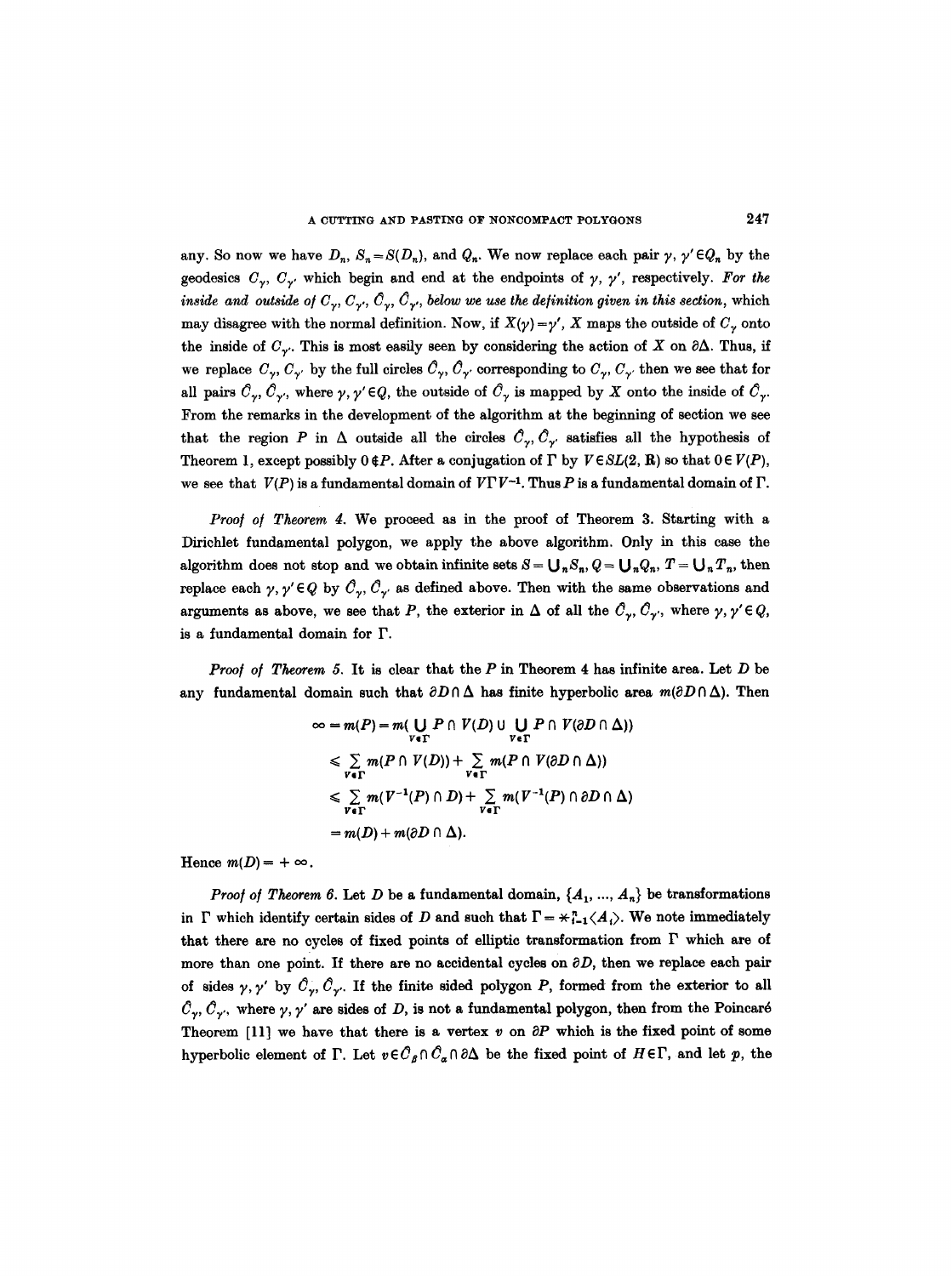other fixed point of H, belong to the inside of  $C_{\alpha}$ . It is easy to see that p is inside either  $C_{\alpha}$  or  $C_{\beta}$ . Here inside and outside are defined as above in this section. Let x belong to the open interval I determined by p and v which lies inside  $\hat{C}_\alpha$ . Now draw the circle C, perpendicular to  $\partial \Delta$  through x and the endpoint of  $\alpha$  which is not v. Let  $A(\hat{C}_{\alpha}) = \hat{C}_{\alpha}$ . Then  $A(C)$  intersects the circle adjacent to  $C_{\alpha'}$ . This is easily seen from the fact that  $A(I)$  lies in this circle. From  $A(x)$  repeat the above construction and continue. Since the polygon is finite sided we eventually, after a finite number of steps, map  $x$  back into  $I$ . In fact, following  $v$  through this construction we see that  $x$  is mapped back into  $I$  precisely when v is mapped back to v. Thus  $H(x)$  or  $H^{-1}(x)$  is the image of x referred to above. Since there is no normalization with regard to  $H$ , we may assume  $H(x)$  is the image of x in I referred to above. Then noting that  $H(\hat{C}_{\alpha})$  is inside  $\hat{C}_{\beta}$  we conclude that v is the attractive fixed point of H (i.e.  $\lim_{n\to\infty}H^{n}(0)=v$ ). Thus the above construction yields a new finite sided hyperbolic convex polygon, whereby the fixed point  $v$  is replaced by an interval of discontinuity and the A<sup>'s</sup> pair Schottky sides. We do this for each hyperbolic fixed point in  $\overline{P}$ . After all hyperbolic fixed points have been eliminated, the resulting polygon will satisfy the hypothesis of the Poincaré Theorem.

If D has accidental cycles in  $\Delta$ , then the set  $S(D) \setminus \{A_1, ..., A_n\}$   $\neq \emptyset$ . Write  $S(D) \setminus$  ${A_1, ..., A_n} = {B_1, ..., B_r}$ . We see that in a vertex cycle relation a letter X appears twice, once as X and then as  $X^{-1}$ , precisely when the endpoints of the sides identified by X are both in the same cycle. We assume for the moment that each  $B_t$  appears twice in any possible vertex relation in which it is found. Since  $D$  is not compact, in every vertex cycle relation at least one generator must appear only once. Let the word  $W$  in the letter from  $S(D)$  be a relation derived from an accidental cycle in  $\Delta$ . Since all the  $B_i$ 's that appear in this accidental cycle relation (and there may not be a  $B_i$  in this relation) appear twice, an  $A_i$  must appear once. We now call this letter A. Then  $\sigma_A(W) = \pm 1$ . Writing the  $B_i$ 's as words in the letters  $A_1, ..., A_n$ , we see that W is a non-trivial relation between the letters  $A_1, ..., A_n$ . This contradicts the assumption that  $\Gamma = \underset{i=1}{\star} \langle A_i \rangle$ .

So we now know that at least one  $B_t = B$  identifies sides whose endpoints are in two different vertex cycles and at least one of these vertex cycles is in  $\Delta$ .

The next lemma will essentially finish this proof.

## LEMMA 5. Let D and B be as above. Then there exists a D' such that  $S(D) = S(D') \cup \{B\}$ .

*Proof.* We proceed by induction on the number k of vertices in the *shortest* nonempty accidental cycle *in*  $\Delta$  to which the endpoints of the sides  $\gamma$ ,  $\gamma'$  identified by B are members. We note that accidental cycles in  $\Delta$  of fewer than three points are artificial in the sense of the example in Section 4 and by a relabeling of the arcs we may assume that such a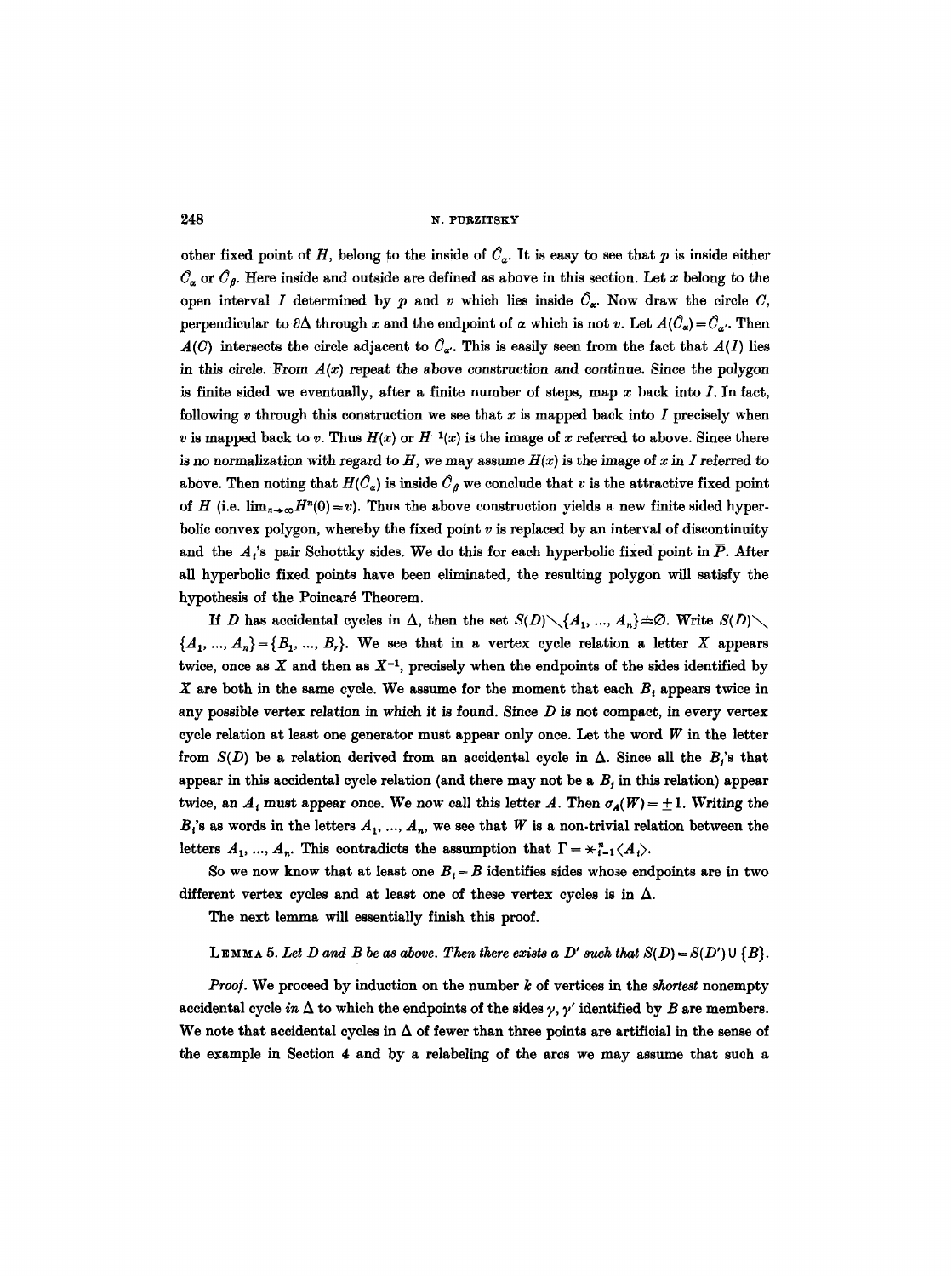cycle does not exist. So we start with  $k=3$ . Let p, q be the endpoints of y and say q is the point in an accidental cycle of three vertices. Now draw  $\alpha$  from  $p$  to the other endpoint of the side  $\beta$  adjacent to  $\gamma$  at q. Let  $X(\beta) = \beta'$ . Cut and paste along  $\alpha$  by X. In the resulting fundamental domain *D'* we see that  $S(D') = [S(D) \setminus \{B\}] \cup \{BX^{-1}\}\$ . However, considering the accidental vertex cycle to which  $X(q)$  belongs, we see that there are fewer than three points in this cycle. Hence  $BX^{-1} \in S(D)$  and the lemma is true for  $k=3$ .

To go from  $k$  points in a vertex cycle to  $k-1$  points the same construction is used. Q.E.D.

To conclude the proof of Theorem 6 we just note that with Lemma 5 available we can use induction on the number of  $B_i$ 's which identify a pair of sides whose endpoints are in two different vertex cycles, one of which is in  $\Delta$ .

*Proof of Theorem 7.* It is clear that if the set of orders of elements in  $\Gamma$  is infinite no subgroup of finite index can be torsion free. So assume that  $n_1, ..., n_k$  are the only finite orders possible. Let G be the abelian group freely generated by  $\{B_1, ..., B_k\}$ , where,  $n_i$  is the order of  $B_j$ . Write  $\Gamma = \dot{\mathcal{H}}_j \langle A_j \rangle$ . Then define a homomorphism  $\varphi: \Gamma \to G$  by  $\varphi: A_j \to B_r$  if and only if order  $A_i$ =order  $B_i = n_i$  and otherwise  $A_i \rightarrow 1$ , the identity element of G. We take the kernel of  $\varphi$  as the subgroup of finite index which is torsion free. Q.E.D.

*Remark*. The author would like to thank Prof. L. Greenberg for this proof of Theorem 7, which is shorter than the one he originally had.

#### **Bibliography**

- [1]. BEARDON, A. F., *Fundamental domains ]or Kleinian groups.* Annals of Math. Studies 79 (1974), 31-41.
- [2]. FRICKE, R. & KLEIN, F., *Vorlesungen über die Theorie der Automorphen Funktionen VoL I,* pp. 190, Leipzig, 1926.
- [3]. GREENBERG, L., Fundamental polygons for fuchsian groups. *J. Analyse Math.*, 18 (1967), 99-105.
- [4]. -- Finiteness Theorems for Fuchsian and Kleinian Groups. In *Diecrete Groups and Autoraorphic Functions,* edited by W. J. Harvey. Academic Press, New York, 1977, pp. 205-210.
- [5]. Fox, R. H., On Fenchel's conjecture about F-groups. Mat. Tidskr. B,  $61-65$  (1952).
- [6]. HEINS, M., Fundamental polygons for fuehsian and fuchsoid groups. *Ann. Acad. Sci. Fenn.* (1964), 1-30.
- [7]. LEHNER, J., *Discontinuous groups and automorphic functions*. Amer. Math. Soc. Surveys No. 8, 1964, p. 119, p. 241-246, p. 125-134.
- [8]. MACBEATH, A. M. & HOARE, A. H. M., Groups of hyperbolic crystallography. *Math. Proc. Cambridge Philos.* Soc., 79 (1976), 235-249.
- [9]. MARDEN, A., On finitely generated fuchsian groups. *Comment. Math. Helv.*, 42 (1967), **81-85.**